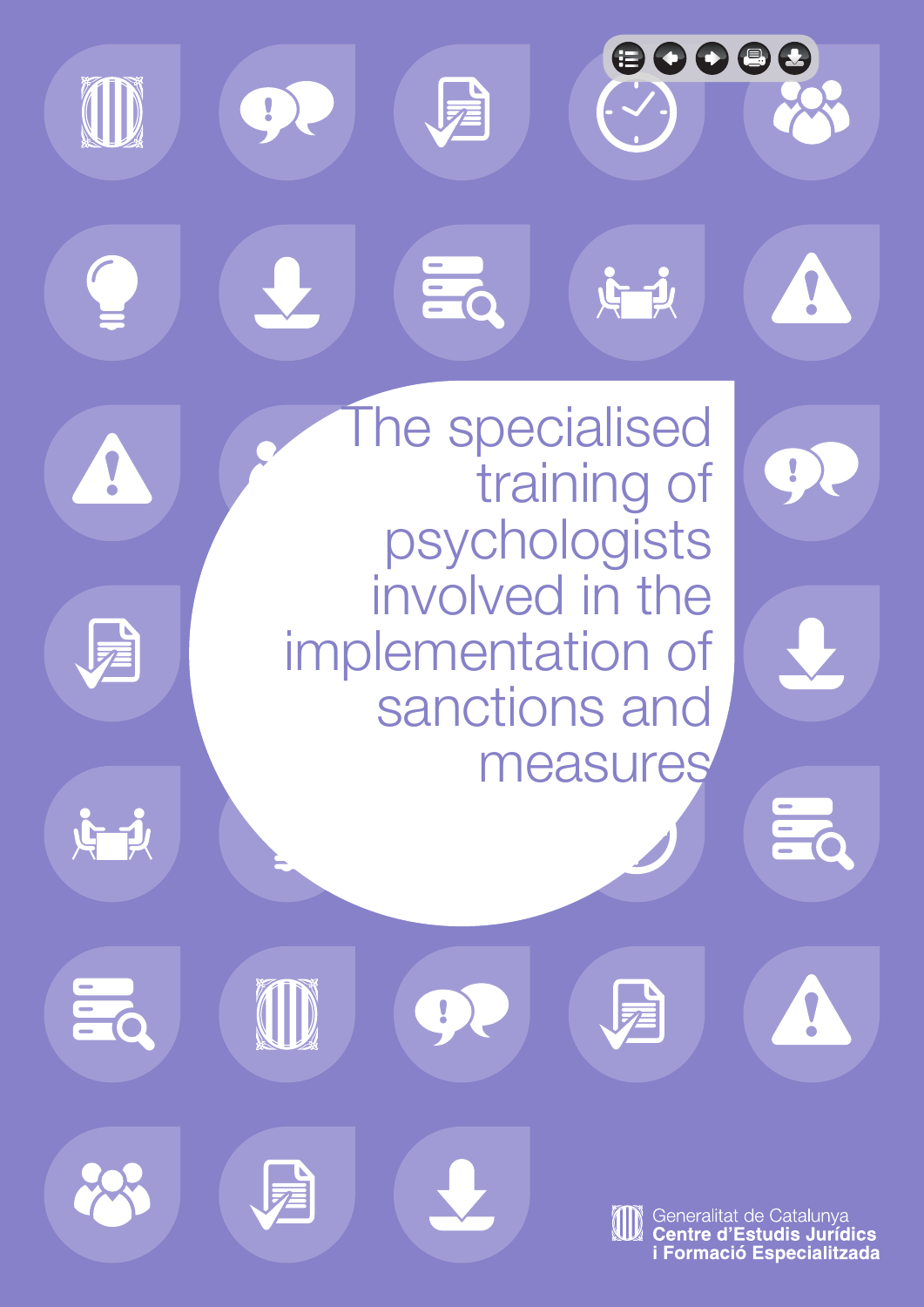

#### **Published by**

© Generalitat de Catalunya Centre d'Estudis Jurídics i Formació Especialitzada

#### **Authors**

Artur Barrio Ricart, Marta Carrasco Moreno, Marta Ferrer Puig, Ignasi Jambrina Gato, Mireia Roca Bertran and Gemma Torres Ferrer.

#### **Acknowledgements**

The preparation of this document has been possible thanks to the cooperation of the collective of Psychologists involved in the implementation of sanctions and measures.

#### **First edition**

June 2012

#### **Graphic design and layout**

Primer Segona serveis de comunicació

#### **DL:** B.3927-2013



Legal warning. The contents of this work are subject to a Creative Commons Attribution-NonCommercial-No Derivs licence 3.0. The reproduction, distribution and public communication of the work is permitted provided the holder of the rights (Generalitat de Catalunya. Centre d'Estudis Jurídics i Formació Especialitzada) is mentioned and no commercial use is made. This work may not be transformed to generate derived works. The complete licence may be consulted at: http://creative commons.org/licenses/by-nc-nd/3.0/deed.en

#### **www.cejfe.cat/publicacions.php**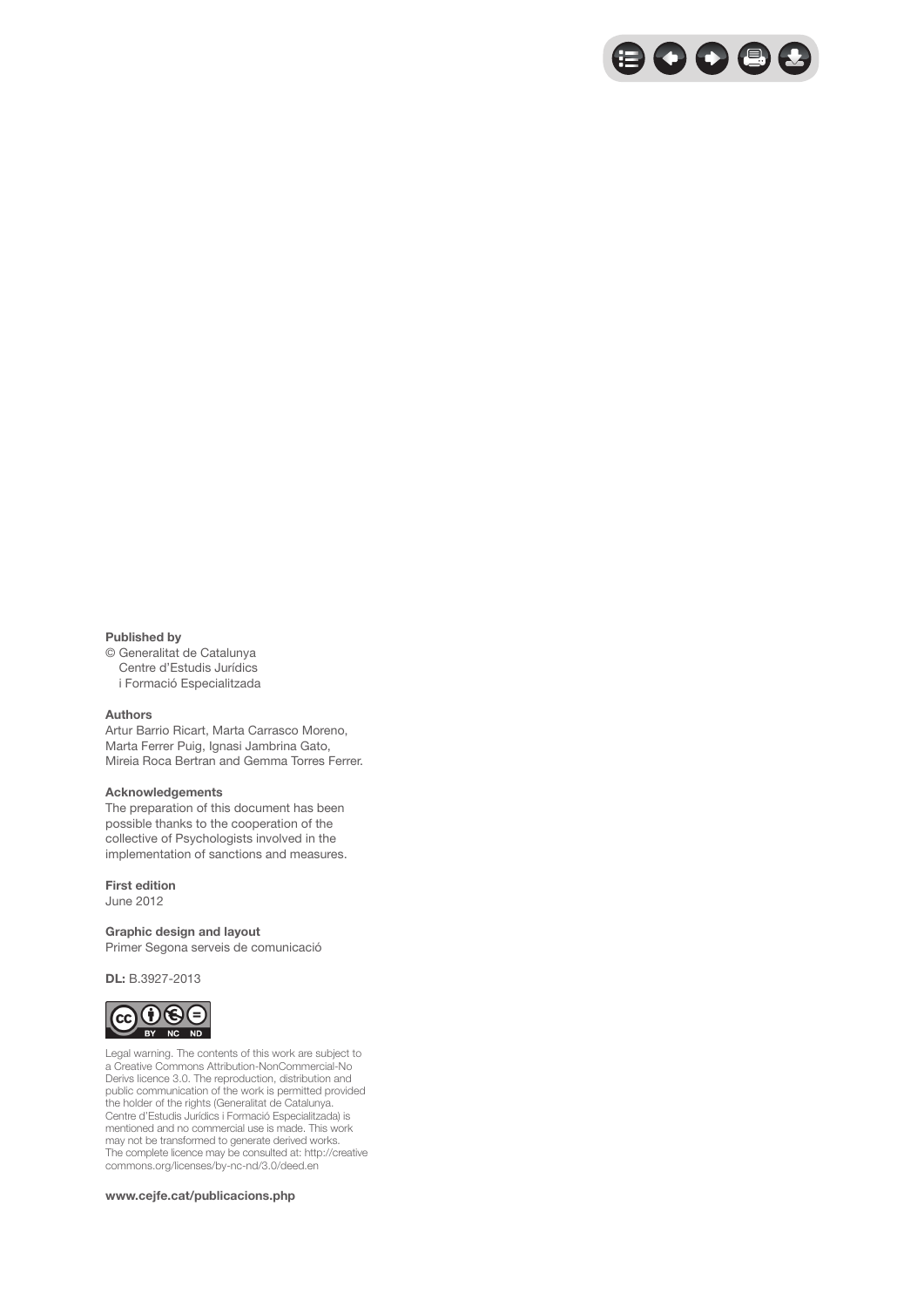# 80088

"The practice of psychology is ordered for a human and social purpose that can be expressed in objectives such as welfare, health, quality of life and the full development of people and groups in the different spheres of individual and social life.

...

The profession of the psychologist is governed by principles which are common to all professional deontology: respect for the person, protection of human rights, honesty, sincerity with the patients, prudence in the application of the instruments and techniques, professional competence and a sound scientific basis for their professional activities."

Col·legi Oficial de Psicòlegs de Catalunya Deontological code (articles 5 and 6)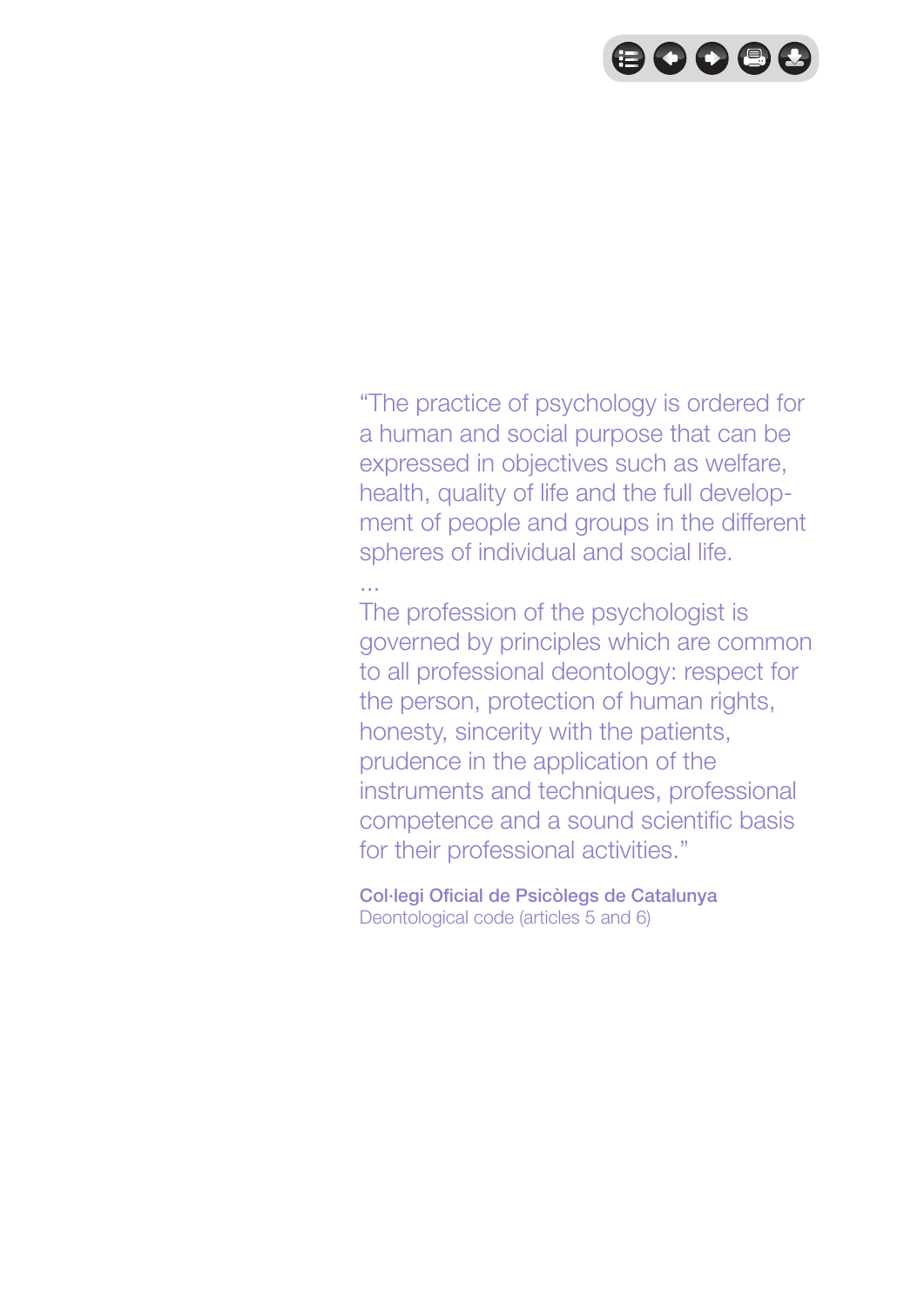# 80088

| Training in prevention and resolution of conflict 15         |  |
|--------------------------------------------------------------|--|
| Training in organisation and management of time 17           |  |
|                                                              |  |
|                                                              |  |
|                                                              |  |
|                                                              |  |
|                                                              |  |
|                                                              |  |
|                                                              |  |
|                                                              |  |
|                                                              |  |
|                                                              |  |
| <b>Victim services</b>                                       |  |
| Assessment of needs and drafting of an intervention plan  28 |  |
| <b>Prisons</b>                                               |  |
|                                                              |  |
| II. Design and planning the individual intervention          |  |
|                                                              |  |
| Juvenile justice                                             |  |
|                                                              |  |
| II. Design and planning the individual intervention          |  |
|                                                              |  |
|                                                              |  |
| <b>Assessment teams</b>                                      |  |
|                                                              |  |
|                                                              |  |
| <b>Victim services</b>                                       |  |
|                                                              |  |
| <b>Prisons</b>                                               |  |
|                                                              |  |
| II. Group animation, rehabilitation programmes and           |  |
|                                                              |  |
|                                                              |  |
| Juvenile justice                                             |  |
|                                                              |  |
|                                                              |  |
| Assessment teams                                             |  |
| Forensic psychological intervention in oral proceedings 40   |  |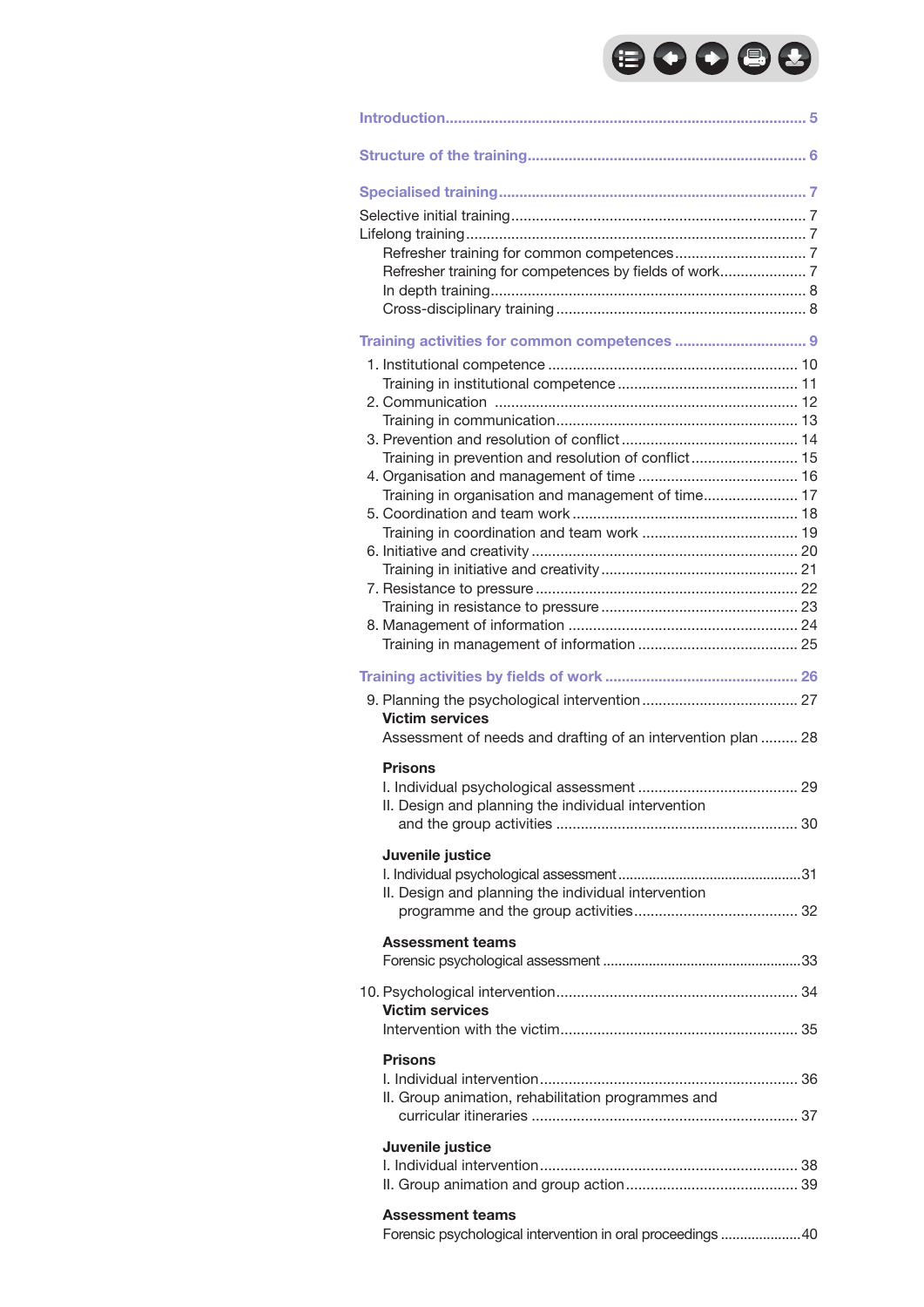

# Introduction

This is an explanatory guide to the way in which the Centre for Legal Studies and Specialised Training (CEJFE) conceives and structures the specialised training of psychologists in the field of correctionals.

The guide contains the basis of the annual training programmes which make up the specialised training available at the Centre for this group of professionals.

The specialised training of the psychologists is based on 5 basic principles:

- 1. Permanent consideration of human rights and international recommendations for training staff working in the field of correctionals.
- 2. The psychologists' mission in this field of work:
	- To make a psychological assessment of people involved in penal processes through integral personal care in order to plan, carry out and asses the intervention with a view to an improvement in quality of life and the reentry into society of those who have been accused or sentenced, or care and support for the victims.
	- To inform and/or advise the judicial and/or administrative authority about the psychological situation of people involved in penal processes.
- 3. Adaptation of the training to the requirements of the work place from the perspective of excellence (professional competence).
- 4. The willingness of service of the Social and Criminological Research and Training Department of the CEJFE, in order to adapt the specialized training to the changing needs of the Prison, Probation and Juvenile Justice Services, and promote their strategic projects.
- 5. A commitment to improvement, updating and innovation which means that this guide is in permanent evolution.

Moreover, we should point out that the reference framework for the planning and implementation of the training activities included in this guide is the current regulation of training set out in the following documents:

- General agreement on the working conditions of the staff in the field of application of the general negotiating table of the administration of the Catalan government.
- Agreement on the working conditions of prison staff.
- Catalan lifelong training fund.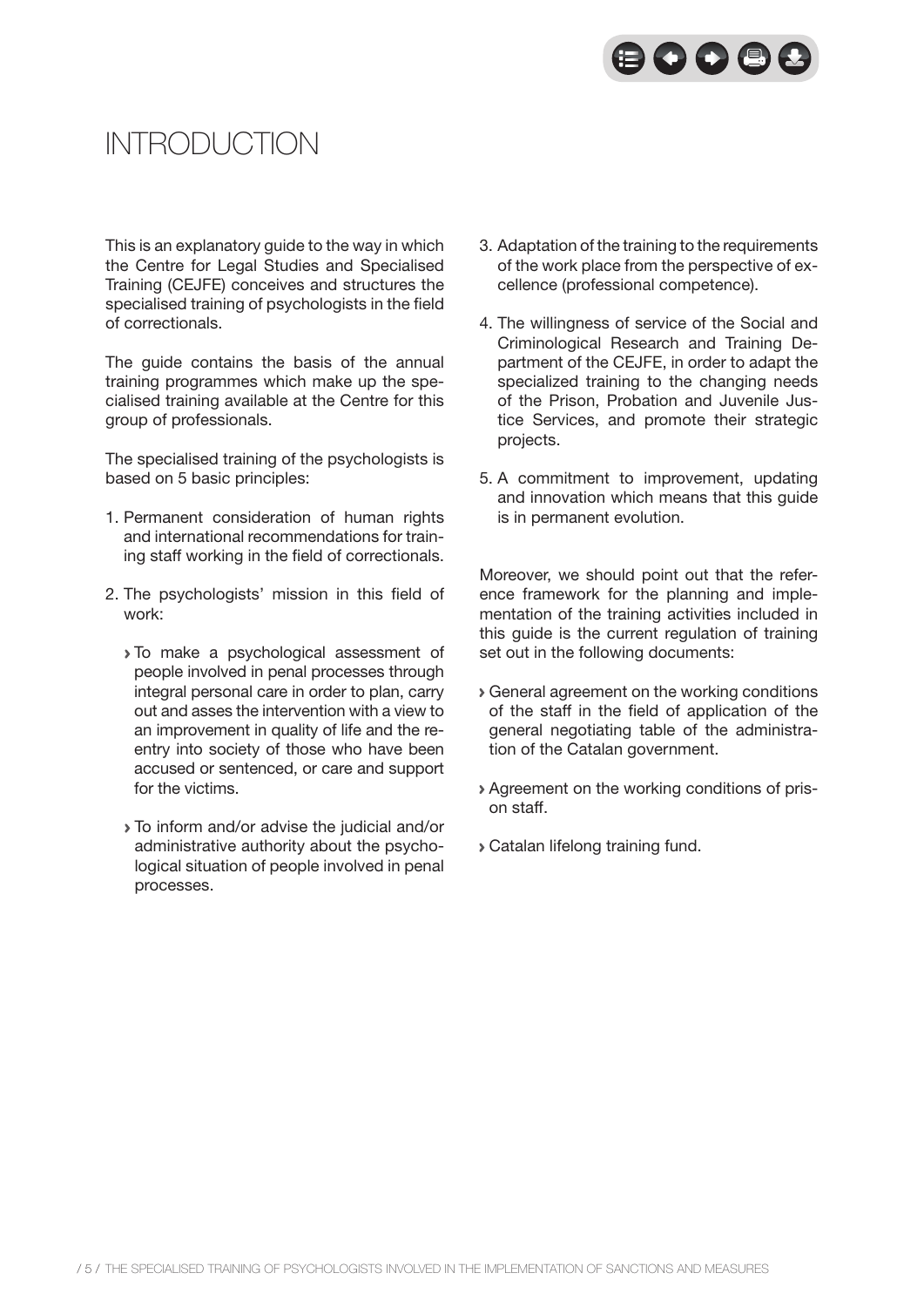

# Structure of the training

# LIFELONG TRAINING

## REFRESHER TRAINING

#### **Common competences**

- 1 > Institutional competence
- 2 > Communication
- 3 Prevention and resolution of conflict
- 4 Organisation and management of time
- 5 Coordination and team work
- 6 > Initiative and creativity
- 7 > Resistance to pressure
- 8 > Management of information

**Competences by fields of work: Victim services Prisons Juvenile justice Assessment teams**

9 > Planning the psychological intervention 10 > Psychological intervention

### in DEPTH TRAINING

- 1 > Institutional competence
- 2 Communication
- 3 Prevention and resolution of conflict
- 4 Organisation and management of time
- 5 Coordination and team work
- 6 > Initiative and creativity
- 7 > Resistance to pressure
- 8 > Management of information
- 9 > Planning the psychological intervention
- 10 > Psychological intervention

- CROSS-DISCIPLINARY TRAINING
- **> Training in new needs**
- Strategic training
- Training for the whole field of correctionals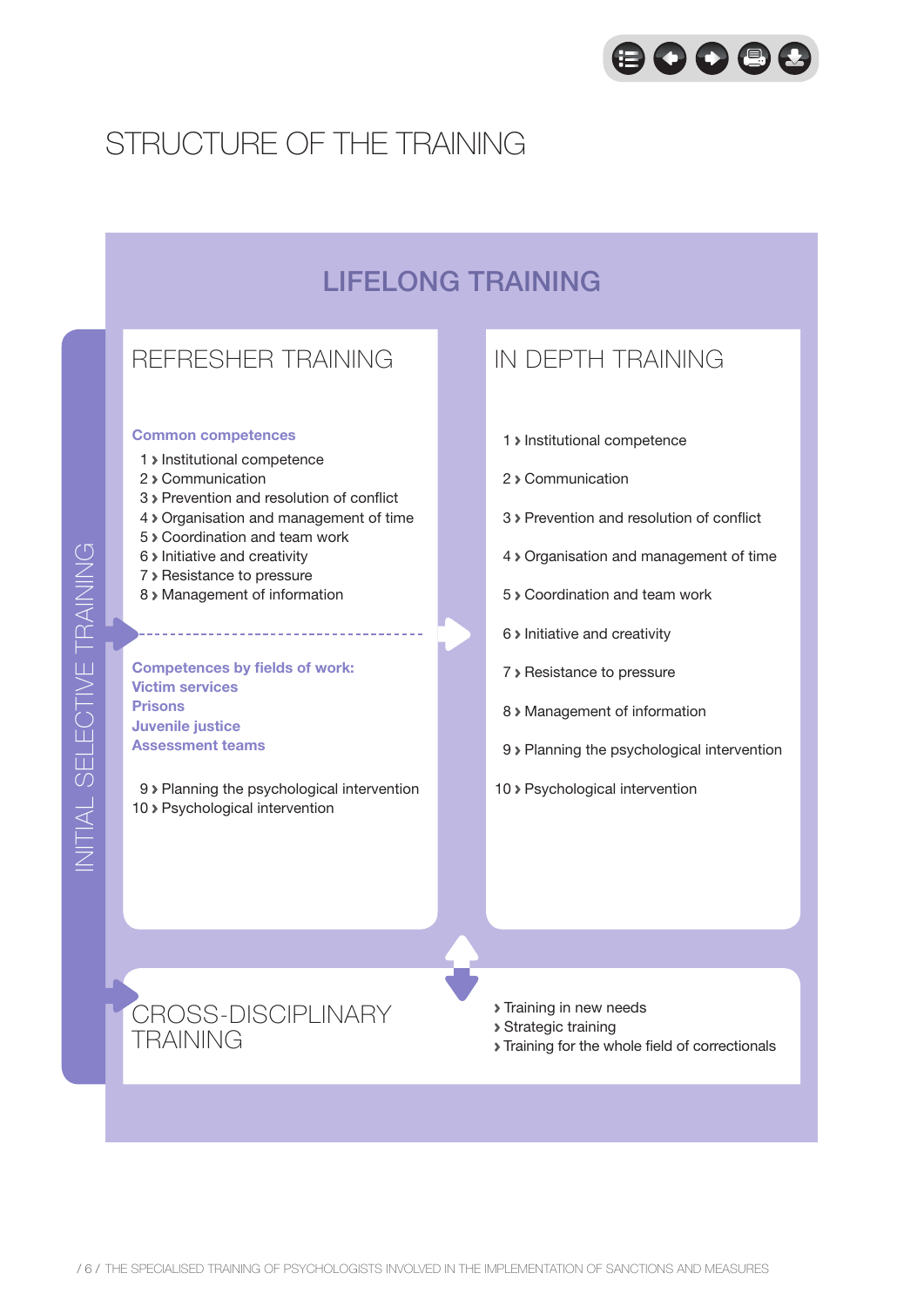

# SPECIALISED TRAINING

# Selective initial training

The incorporation of any professional into the field of correctionals requires specialised initial training. This is based on the professional competences contained in this document. Its purpose is for psychologists to acquire the knowledge, procedures and attitudes that make them competent at their work place. The initial training has the following basic structure:

- **One theoretical and practical block**, with different subjects, which develops the contents that make it possible to acquire the knowledge necessary for carrying out the tasks of psychologists in the field of correctionals.
- **One work procedures block**, to work on the professional competences of psychologists from an eminently practical perspective.

# Lifelong training

#### **Refresher training for common competences**

Refresher training for common competences consists of 8 activities for all the psychologists working in the field of correctionals, which are:

- 1. Institutional competence
- 2. Communication
- 3. Prevention and resolution of conflict
- 4. Organisation and management of time
- 5. Coordination and team work
- 6. Initiative and creativity
- 7. Resistance to pressure
- 8. Management of information

All the psychologists are advised to carry out the training activities that make up this block or to select the ones in which they have no previous training or need a refresher.

#### **Refresher training for competences by fields of work**

Refresher training for competences by fields of work consists of a variable number of training activities that deal with the following competences:

- 9. Planning the psychological intervention
- 10. Psychological intervention

These activities have quite specific contents, closely linked to practice in a specific field of work. By *fields of work* we mean: victim services, prisons, juvenile justice and penal technical advice.

#### **Victim services**

- 9. Planning the psychological intervention: Assessment of needs and drafting of an action plan
- 10. Psychological intervention: Intervention with the victim

#### **Prisons**

- 9. Planning the psychological intervention
- 9.I. Individual psychological assessment
- 9.II. Design and planning the individual intervention and the group activities
- 10. Psychological intervention
- 10.I. Individual intervention
- 10.II. Group animation, rehabilitation programmes and curricular itineraries

#### **Juvenile justice**

- 9. Planning the psychological intervention
- 9.I. Individual psychological assessment
- 9.II. Design and planning the individual intervention and the group activities
- 10. Psychological intervention
- 10.I. Individual intervention
- 10.II. Group animation and group action

#### **Assessment teams**

- 9. Planning the psychological intervention: Forensic psychological assessment
- 10. Psychological intervention: Forensic psychological intervention in oral proceedings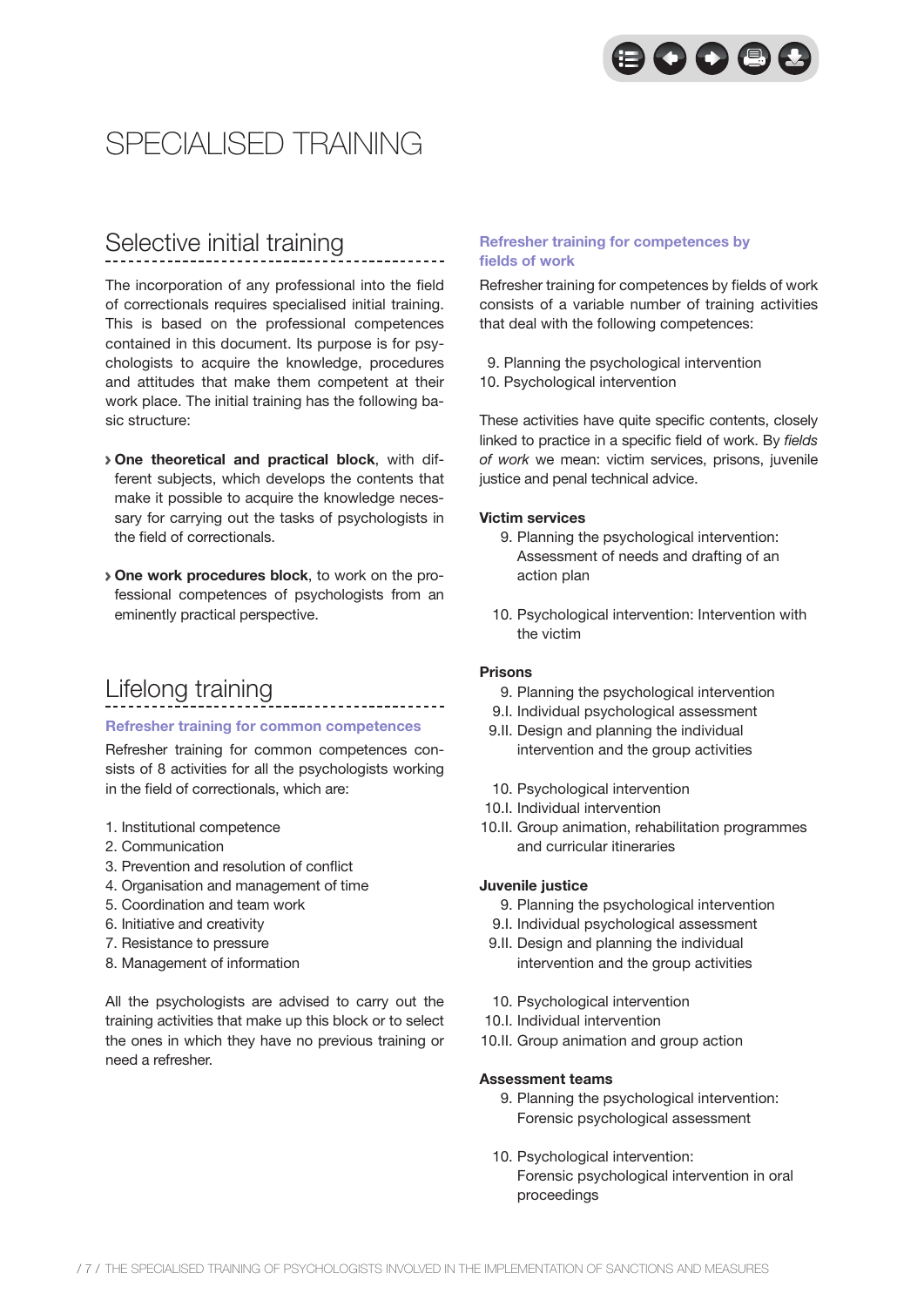

All psychologists working at one of the postings indicated are advised to follow the courses specific to their posting or area.

#### **In depth training**

This consists of a variable number of training activities or ideas for looking in greater depth into the basic competences, whether cross-disciplinary or specific to the field of work the psychologist may occupy.

The contents are mainly procedural (learning to do). For example, this guide suggests some in depth activities for each competence, which appear in the last section of the files for each of the basic activities.

It is advisable to carry out the in depth activities concerning a particular competence on completion of the refresher training course.

#### **Cross-disciplinary training**

#### **Training focusing on new needs**

This is the annual programme that provides a response to a change in the work context that requires training (legislative or regulatory change, change in the profile of the population, etc.).

#### **Strategic training**

This goes with the strategic projects of the management centres that require training for their introduction.

*Training focusing on new needs* and *strategic training* usually consist of activities aimed at a particular group of professionals, and it is each directorate that decides which persons have to do them.

#### **Cross-disciplinary training for the whole field of correctionals**

Moreover, the training programmes of the Social and Criminological Research and Training Department may provide training activities with generic contents of interest to any professional in the field of correctionals, which are offered as free choice activities.

**The aim of the training activities that deal with each competence is for the students to perform the behaviours associated with it and attain the knowledge, capacities and aptitudes that go to make it up.**

**Next, for each professional competence (common or associated with a field of work), there is a list of the files that define the objectives and the contents of the refresher and in depth training activities related to each competence (usually a standard length of 20 hours each).**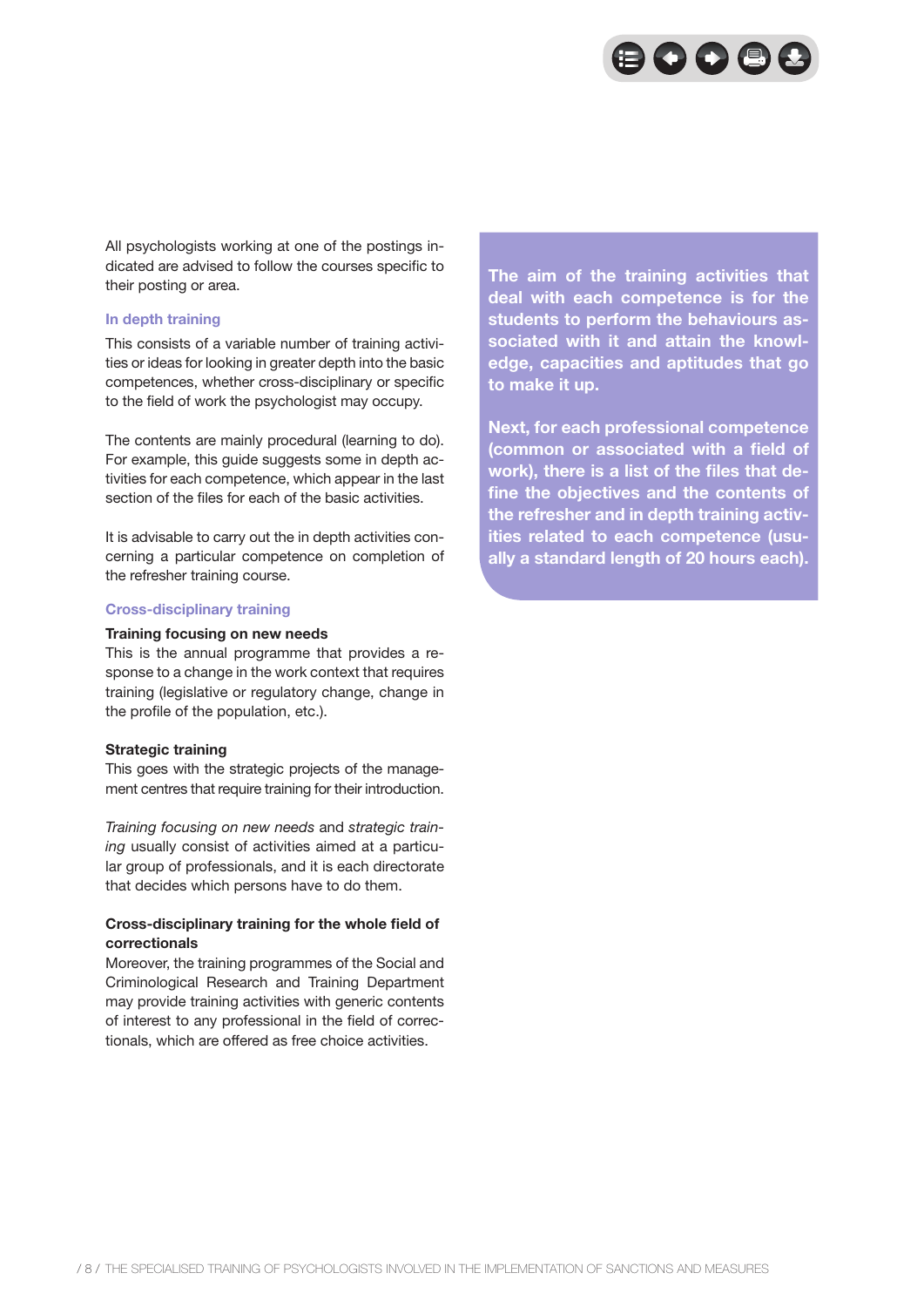

# **Training** activities for common competences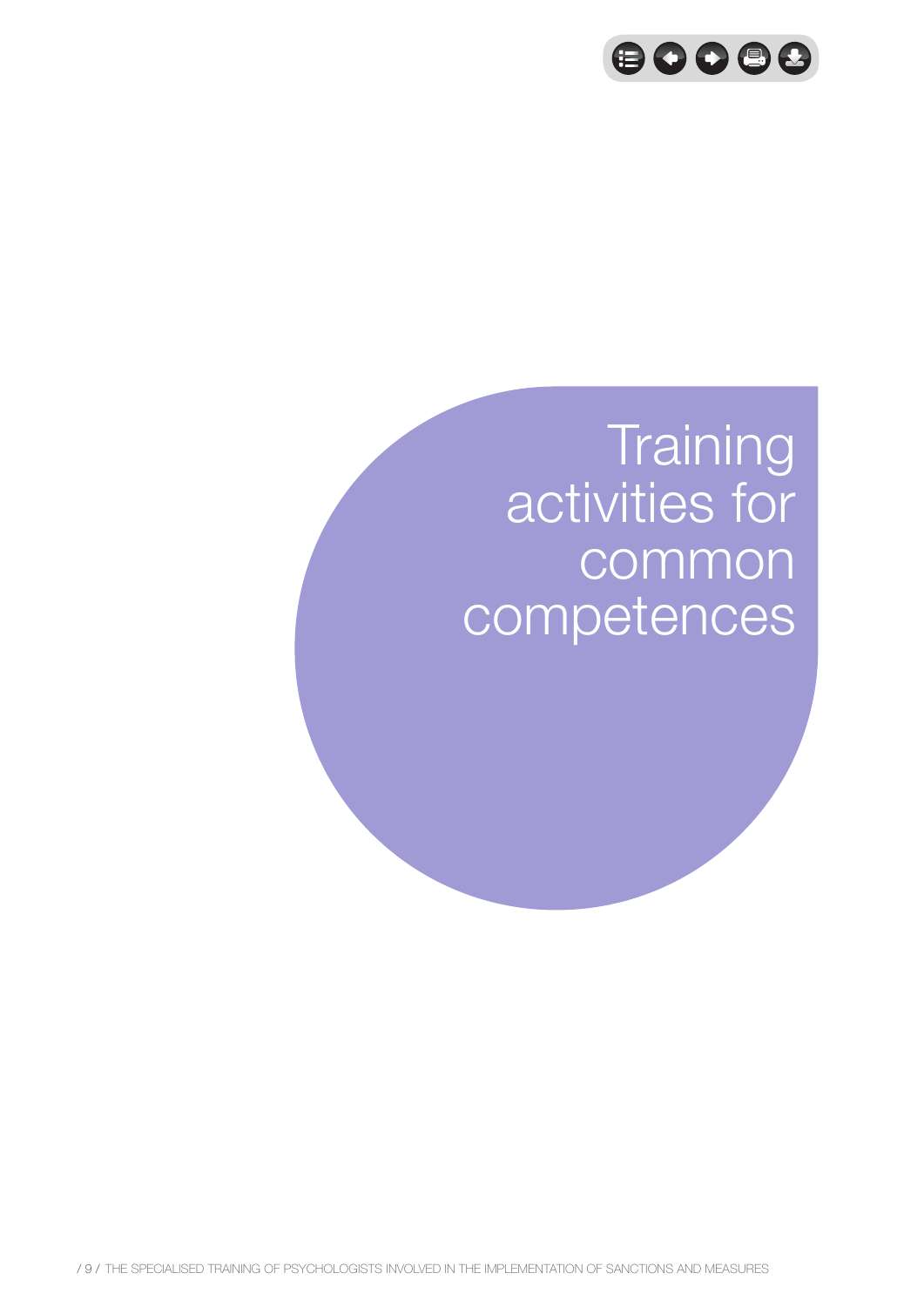



# 1. INSTITUTIONAL COMPETENCE

Give a reasoned explanation of the specific work environment: legislative, regulatory and ethical framework, profiles of the user population, range of professionals involved and team tasks, and work processes and procedures specific to the psychologist in the field of correctionals. Show a positive attitude or predisposition to carry out the professional task in this environment.

- Guiding one's own actions while assuming the mission of the institution.
- Accepting that the professional function in the framework of the implementation of sentences and measures entails a major control role.
- Planning and intervening bearing in mind the institutional conditioning factors (regulations, sphere and space of intervention, institutional demand, functioning of the institution, sharing functions and roles, etc.).
- Discovering and using the instruments and circuits available to the institution to obtain information.
- Using the institutionally established documents (protocols, templates, etc.) making use, if necessary, of the available technological resources.
- Obtaining and communicating information about the users preserving the confidentiality of the data according to legal and ethical criteria.
- Clearly acknowledging one's own professional space and respecting the professional space of others.
- Fulfilling the professional commitments agreed with others (managers, colleagues or users).
- Relating to institutions, entities, professionals and users aware of the institutional image projected and of the professional role.
- Adapting the intervention in accordance with the profile of the user.
- Adapting behaviour to new situations (changes of posting, profile of the user population, legislative framework, new priorities and strategic objectives, new technological resources, etc.)
- Attending periodic training activities and refresher courses.
- Being receptive to constructive criticism of one's own actions.
- Being willing to undertake measures to improve and taking part in institutional processes designed for that purpose.
- Showing a critical but constructive attitude towards the institution.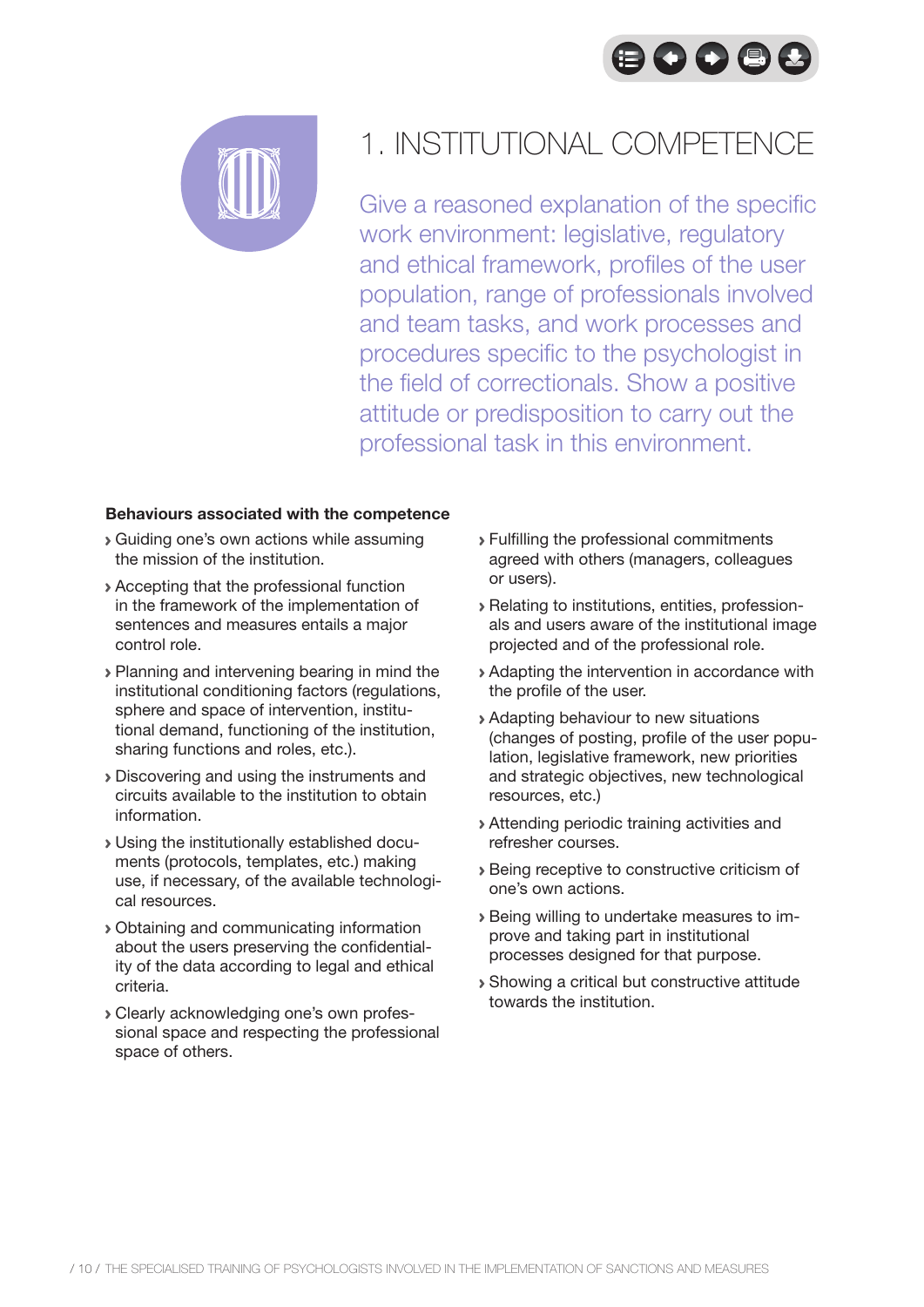

## Training in institutional competence

#### **Objectives**

**Give a reasoned explanation of the specific work environment: legislative, regulatory and ethical framework, profiles of the user population, range of professionals involved and team tasks, and work processes and procedures specific to the psychologist in the field of correctionals. Show a positive attitude or predisposition to carry out the professional task in this environment.**

#### **Refresher training**

#### **Contents**

- 1. The field of correctionals: legislative and regulatory framework
- 2. Ethics and human rights in correctionals
- 3. Mission and organisation of the services in the field of correctionals
	- 3.1. Penitentiary sphere
	- 3.2. Juvenile justice sphere
	- 3.3. Sphere of reparation and correctionals measures in the community
	- 3.4. Sphere of victim services
	- 3.5. Sphere of penal technical advice
	- 3.6. Collaboration with social entities
- 4. The users
	- 4.1. Evolution of the user population
	- 4.2. The sociodemographic profile
	- 4.3. The legal and penal profile
	- 4.4. Profiles of risk/need
	- 4.5. Recidivism
	- 4.6. Victims
	- 4.7. Special intervention groups: juveniles, women, foreigners, vulnerable groups, religious and cultural diversity, sexual orientation
- 5. The role of the psychologist
	- 5.1. Mission and tasks
	- 5.2. Limits and possibilities of the psychologist's action
	- 5.3. Professional distance
- 6. Multidisciplinary intervention: main professional figures, tasks and coordination systems
- 7. Main theoretical models of rehabilitation

#### **In depth training activities in institutional competence**

#### **Updating in legislation and regulations**

- Introduction to penal, trial and penitentiary law
- Course on circulars and instructions in the penitentiary field
- Legislative updating in juvenile justice

#### **Criminology and penal law**

#### **Prevention and treatment of crime**

#### **Gender perspective in correctionals**

#### **Characteristics of the population**

- Understanding the Maghreb
- Mental health and correctionals
- Immigration and correctionals
- Drugs and correctionals
- Adolescence and youth as stages of evolution

#### **Basic instruments of institutional work**

- SIPC
- SAVRY
- RisCanvi
- JOVO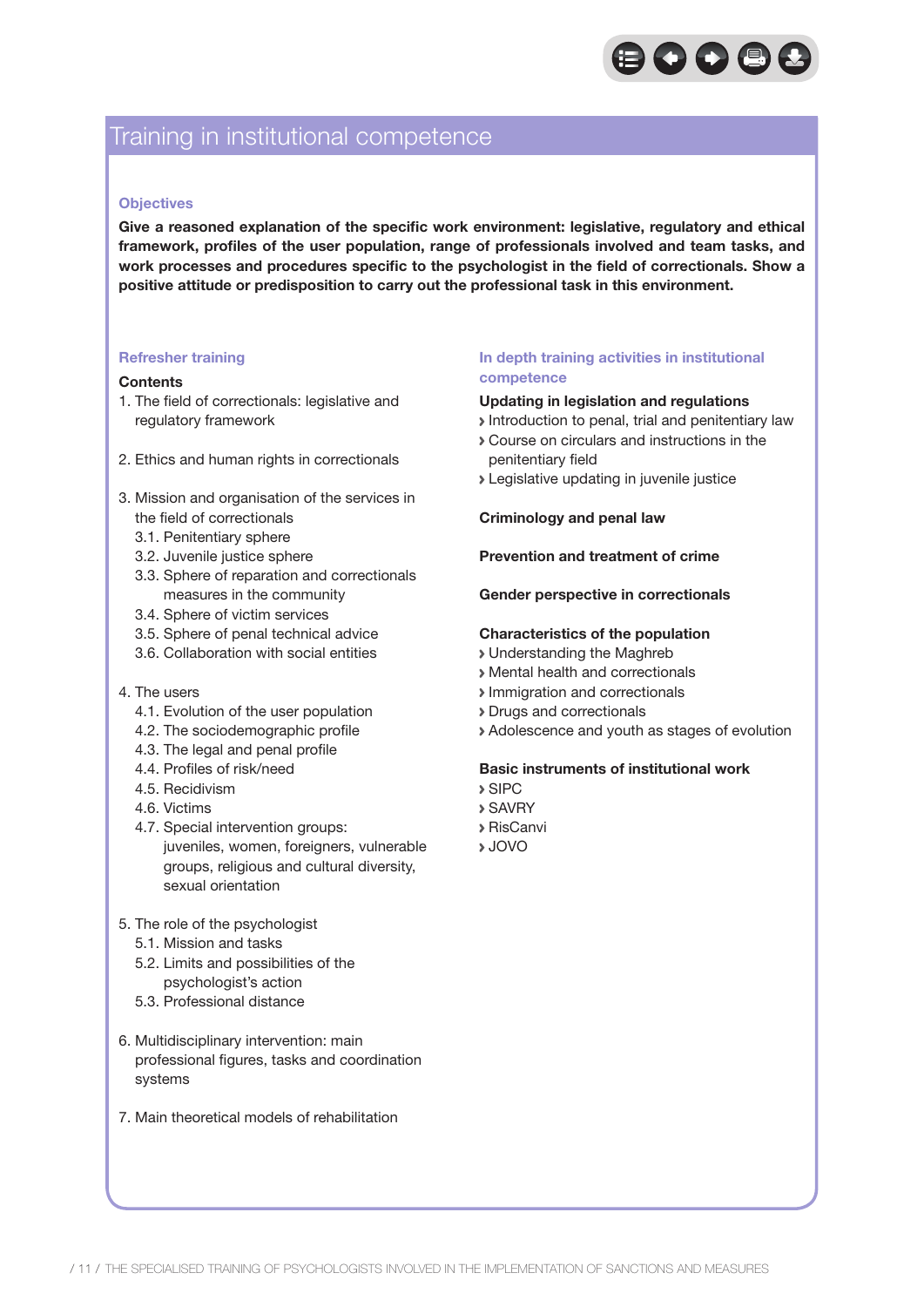$\bigoplus$   $\bigodot$   $\bigoplus$   $\bigoplus$ 



# 2. COMMUNICATION

Interact with the users, formulating and giving opinions or information assertively and at the right moment; knowing how to listen to and understand them, while maintaining the role and with the proper professional distance.

- Identifying the right time and place for passing on a particular item of information, holding an interview or carrying out any other intervention.
- Presenting and classifying each of the interventions: reporting on the terms, the purpose, the objective and the use of the information (asking, if necessary, for the consent of the user).
- Adapting the register of communication to the characteristics of the users.
- Listening and giving feedback in communication, in order to show interest and attention.
- Showing empathy and understanding of the other person's point of view.
- Using language in a correct and understandable way. Being precise in communication.
- Using non-verbal language properly.
- Being discreet and respectful in the handling of the information and the communicative processes.
- Communicating assertively and empathetically, especially when giving unfavourable information.
- Adapting the responses to the questions or demands.
- Preserving the confidentiality of the data according to legal and ethical criteria.
- Communicating, keeping a distance between the emotional and professional spheres.
- Projecting a proper image.
- Communicating with coherence, with a clear criterion and with sufficient arguments.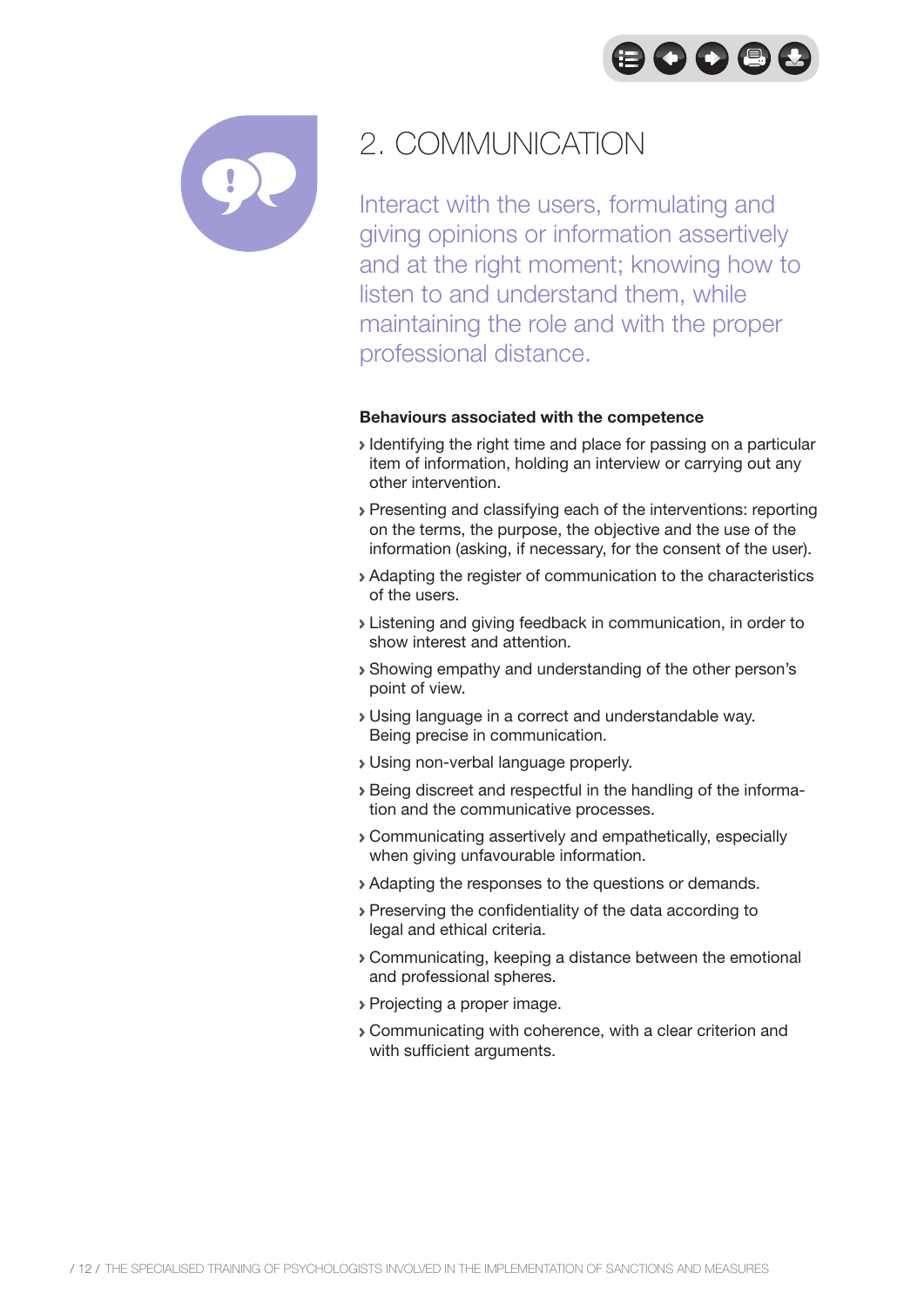

## Training in communication

#### **Objective**

**Interact with the users, formulating and giving opinions or information at the right moment and assertively; to know how to listen to and understand them, while maintaining the role and with the proper professional distance.**

#### **Refresher training**

#### **Contents**

- 1. Components of the communication
	- 1.1. Conditions of the environment
	- 1.2. Contextualisation
- 2. Strategies for optimising communication
	- 2.1. Adapt the register to the interlocutor
	- 2.2. Adapt the responses to the needs and demands
	- 2.2. Active listening
	- 2.3. Non-verbal language
	- 2.4. Assertiveness
- 3. Communication for specific purposes (information, persuasion, negotiation, prevention of conflict)
- 4. Communication and maintaining the role 4.1. Professional distance
	- 4.2. Deontological aspects in communication

#### **In depth training activities in communication**

#### **Communicative strategies for the resolution of conflict**

- Management and negotiation of conflict
- Assertiveness and emotional intelligence as tools for prevention and resolution of conflict

#### **Strategies for optimising communication**

- Assertive communication
- Speaking techniques and arguing
- Techniques of non-verbal communication

#### **Communication with specific purposes**

- Negotiation
- Mediation

#### **Communication in accordance with the profiles of the users**

- Communication in multicultural situations
- Communication in the context of mental health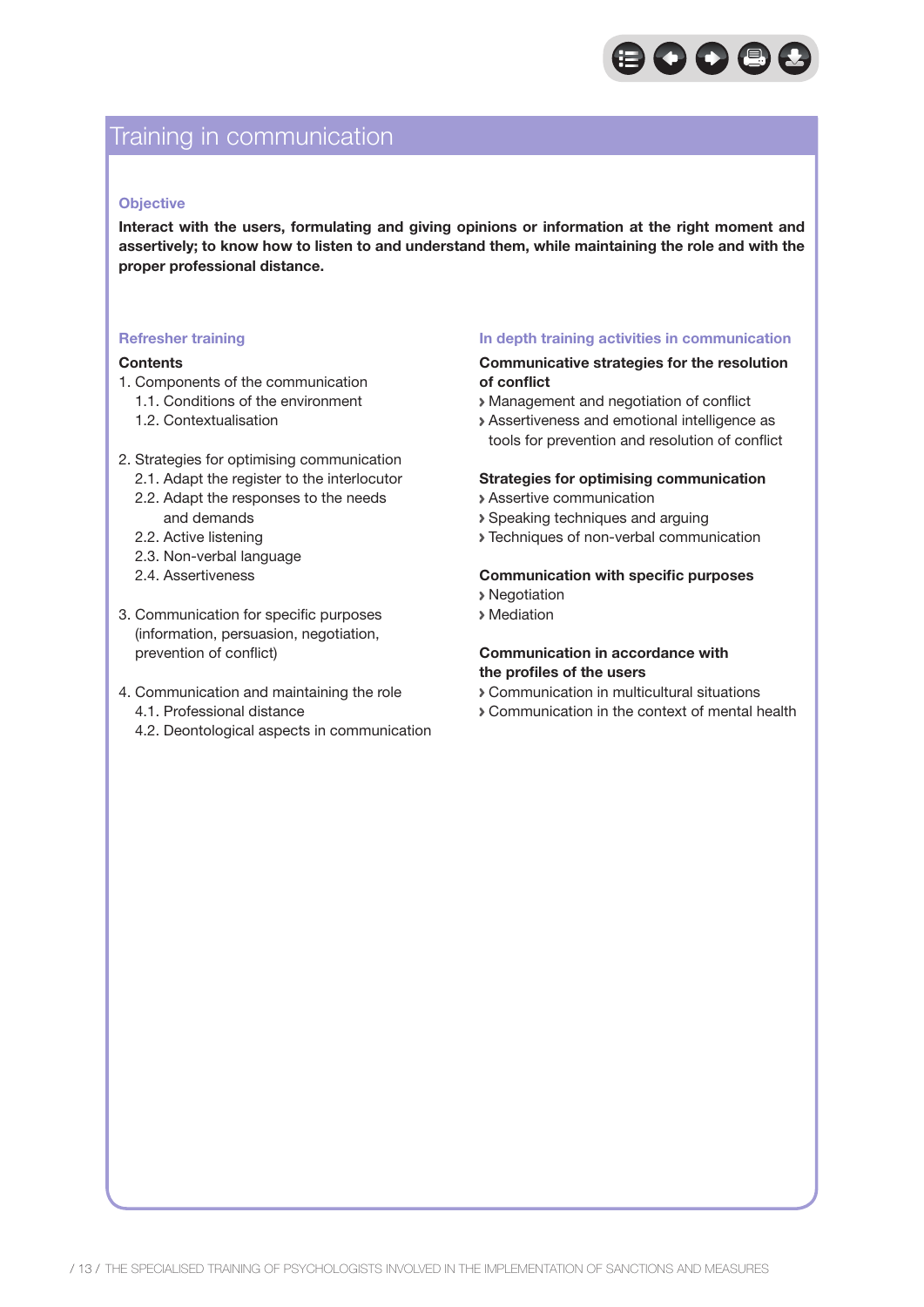



# 3. PREVENTION AND RESOLUTION OF CONFLICT

Intervene in conflict, responding with coherence and firmness, persuading and making others change behaviour or attitude through professional interaction.

- Looking for and keeping up to date important information about the users and the context in order to identify signs of risk.
- Identifying elements for predicting a crisis, making use of different techniques and instruments.
- Identifying the urgency and seriousness of a conflict.
- Appraising the possible advantages and disadvantages of alternative solutions to a problem.
- Giving priority to the crisis over other tasks.
- **>** Isolating the incident.
- Maintaining emotional self-control by avoiding impulsiveness and adopting a tranquil attitude.
- Using communicative resources for the prevention/solution of the conflict.
- Listening and respecting the position of the interlocutor and integrating it into one's own discourse.
- Putting oneself in the place of the other and anticipating his needs and interests.
- Looking for and explaining, among one's own arguments, advantages that will benefit the interlocutor. Mentioning the benefits the agreements may bring.
- Giving a proportional response to the conflict.
- Preventing and/or resolving conflicts using the institutional instruments (disciplinary procedure and security protocols), when necessary.
- Reporting on the situation to the managers of the centre or service.
- Calling for the support of other colleagues if necessary.
- Referring crises that go beyond one's own sphere of action to other units or institutions, being aware and making use of their protocols.
- Taking decisions quickly and confidently to avoid the escalation of the conflict.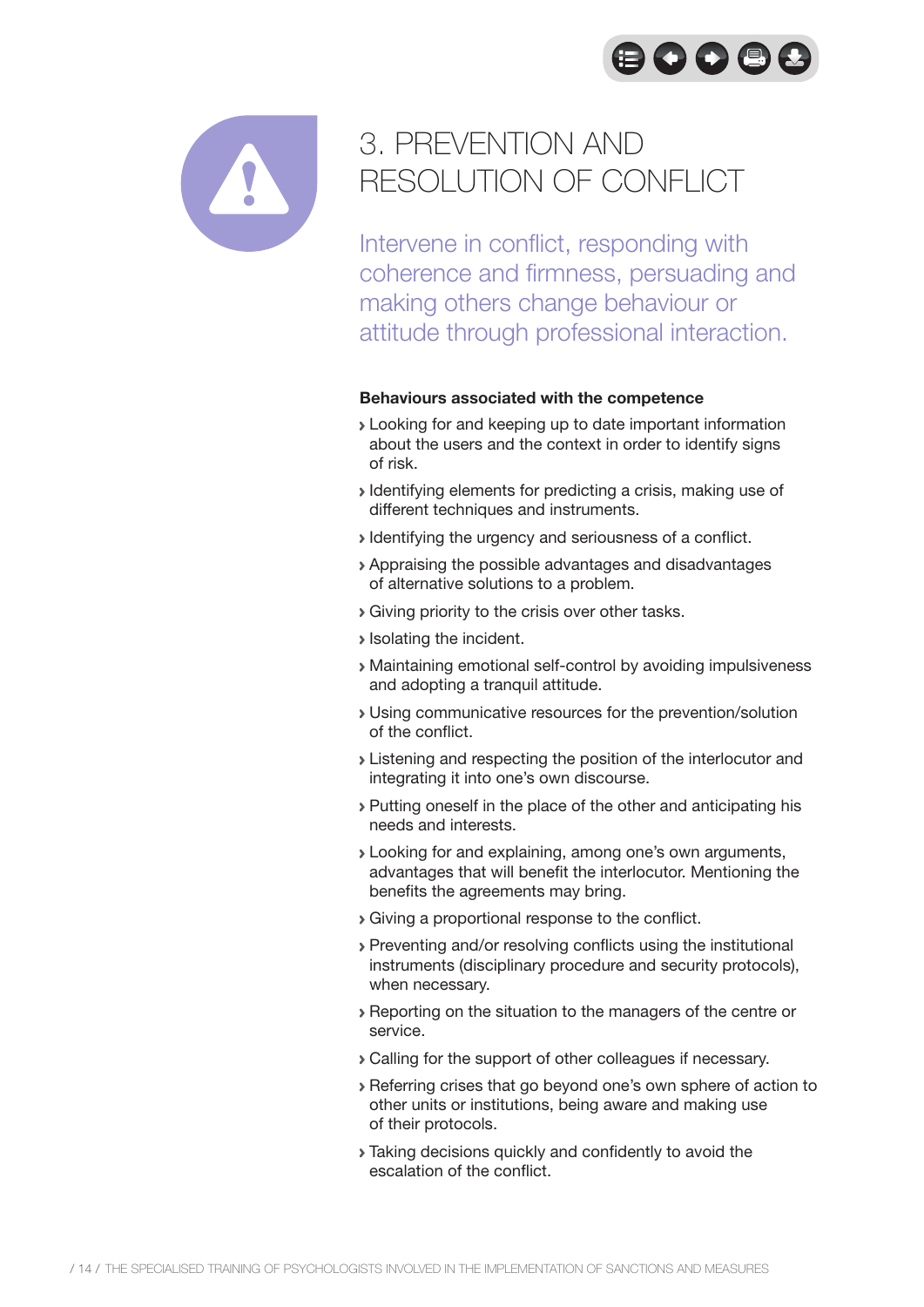

# Training in prevention and resolution of conflict

#### **Objective**

**Intervene in conflict, responding with coherence and firmness, persuading and making others change behaviour or attitude through professional interaction.**

#### **Refresher training**

#### **Contents**

- 1. Strategies for the prevention of conflict
	- 1.1. Observation of indicators
	- 1.2. Collection and management of information
	- 1.3. Communicative strategies
	- 1.4. Techniques of identification for predicting risk
- 2. Strategies for the resolution of conflict
	- 2.1. Communicative resources
	- 2.2. Actions to control the situation (isolation of the incident, speed of action, self-protection criteria, restoration of normality...)
	- 2.3. Key points of the negotiation: phases, tactics
	- 2.4. Mediation
- 3. Disciplinary procedure and institutional security protocols
	- 3.1. Disciplinary procedure, infractions and sanctions
	- 3.2. Security protocols

#### **In depth training activities in prevention and resolution of conflict**

- Management of conflict
- Assertiveness and emotional intelligence as tools for the resolution of conflict
- Prevention of incidents
- Communicative skills for the resolution of conflict
- Mediation techniques for the resolution of incidents
- Negotiation as strategy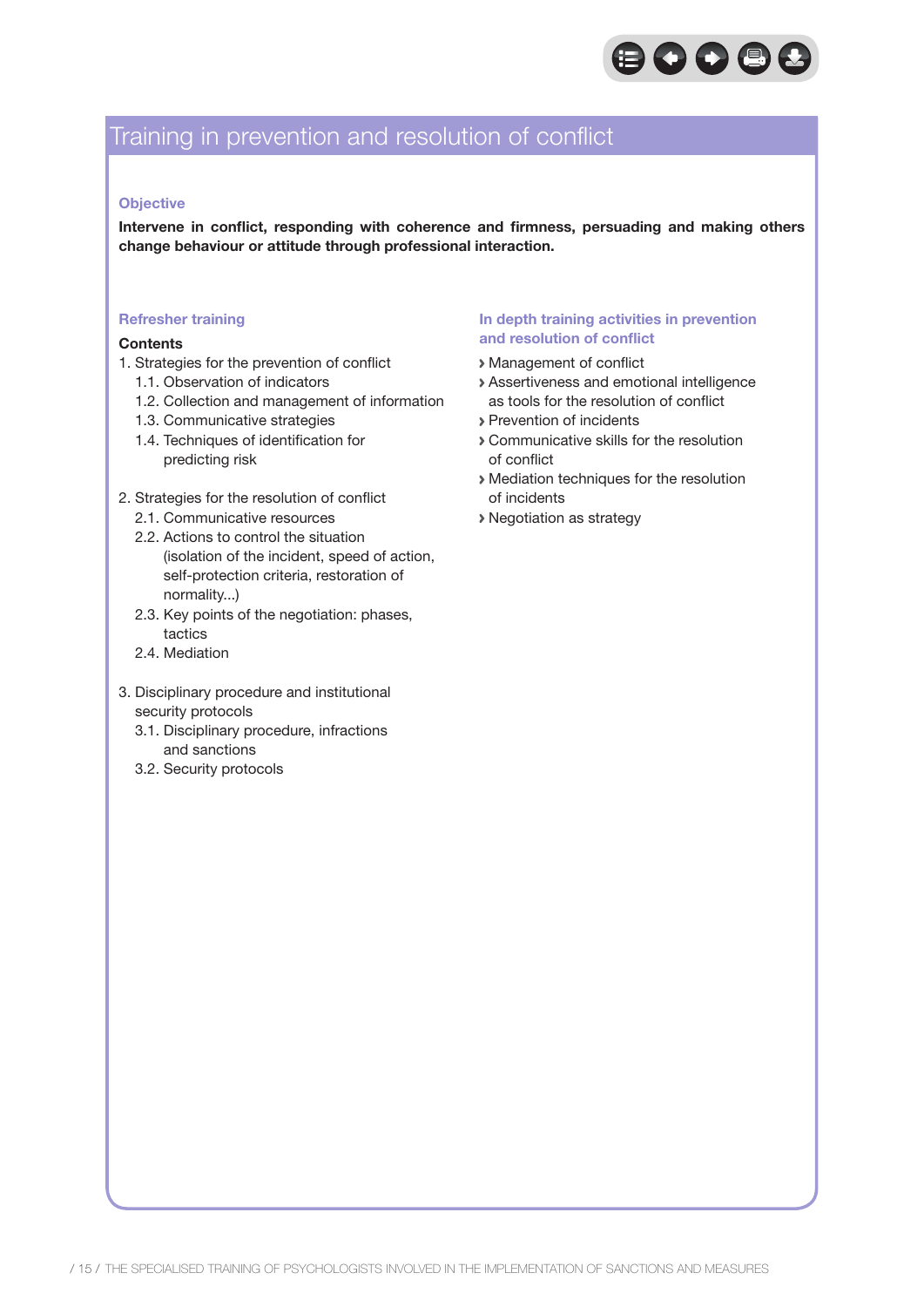80086



# 4. ORGANISATION AND MANAGEMENT OF TIME

Organise the tasks to be performed during the work time in accordance with preset objectives and priorities, while anticipating possible unforeseen situations.

- Establishing priorities and time limits for performing the different professional activities, considering the range of cases to be dealt with and the objectives of each one.
- Spending some time every week planning the agenda in accordance with the priorities established.
- Organising and respecting the individual and group intervention space.
- Planning the unforeseen events that have a certain predictability.
- Deciding the urgency/priority of the unforeseen events and acting in consequence, assessing their impact on the planned organisation of the tasks.
- Adjusting the professional timetable according to the needs of the services.
- Establishing important moments of control on the agenda to achieve the partial objectives or the performance of certain activities.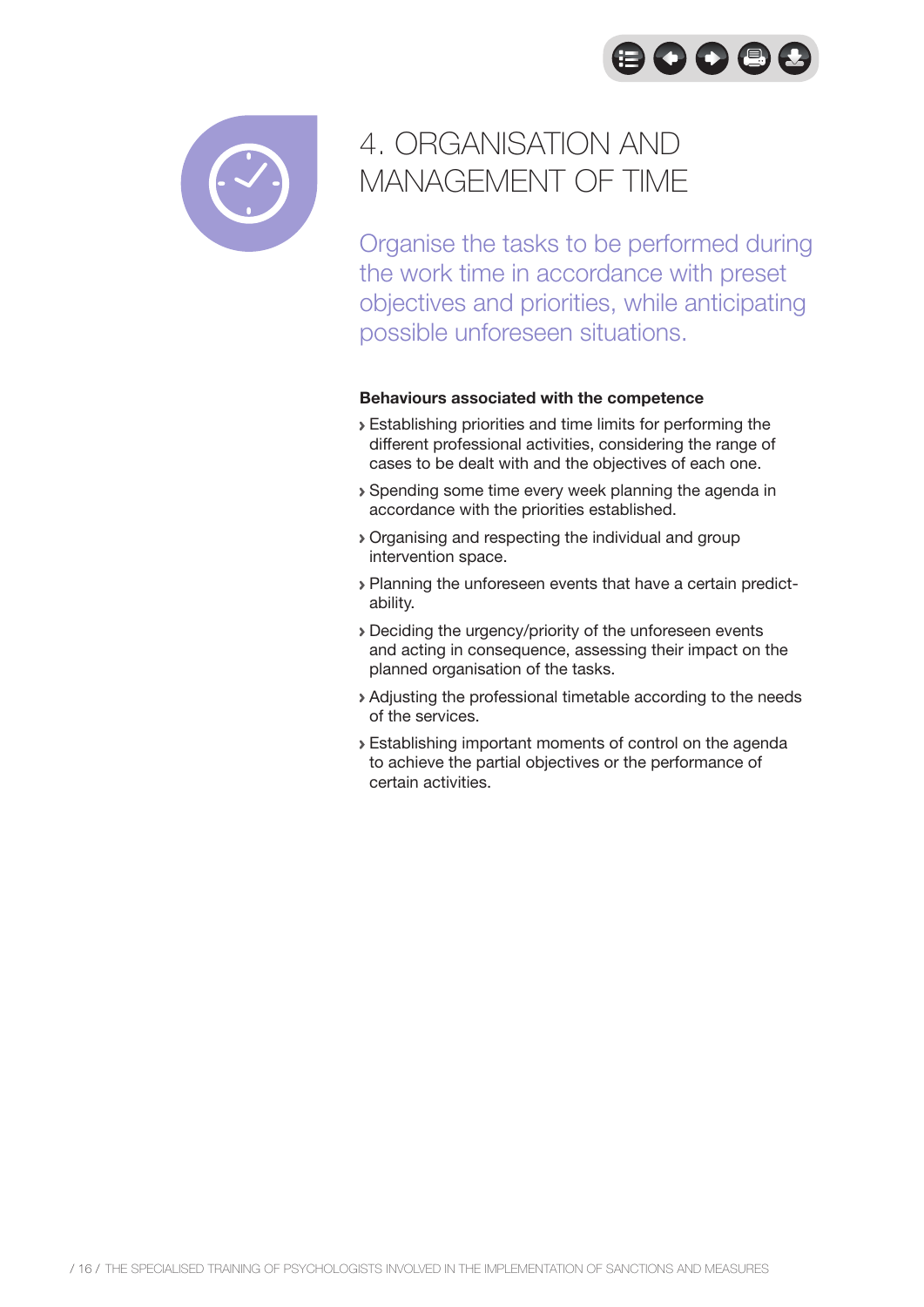

# Training in organisation and management of time

#### **Objective**

**Organise the tasks to be performed during the work time in accordance with preset objectives and priorities, while anticipating possible unforeseen situations.**

#### **Refresher training**

#### **Contents**

- 1. Personal organisation:
	- guidelines and mechanisms used:
	- 1.1. Self-observation of the use of time
	- 1.2. Distorting factors in the management of time
	- 1.3. Relation between time and stress

#### 2. Planning and organisation of the activities

- 2.1. Management of expectations, actions and purposes in a realistic time period
- 2.2. Definition of objectives and achievement of results
- 2.3. Tools and instruments for the management and organisation of time
- 2.4. Assignment of priorities: criteria of urgency and importance
- 2.5. Predictable unforeseen situations

#### **In depth training activities in organisation and management of time**

- Tools for the management and organisation of time
- Self-observation and organisational analysis workshop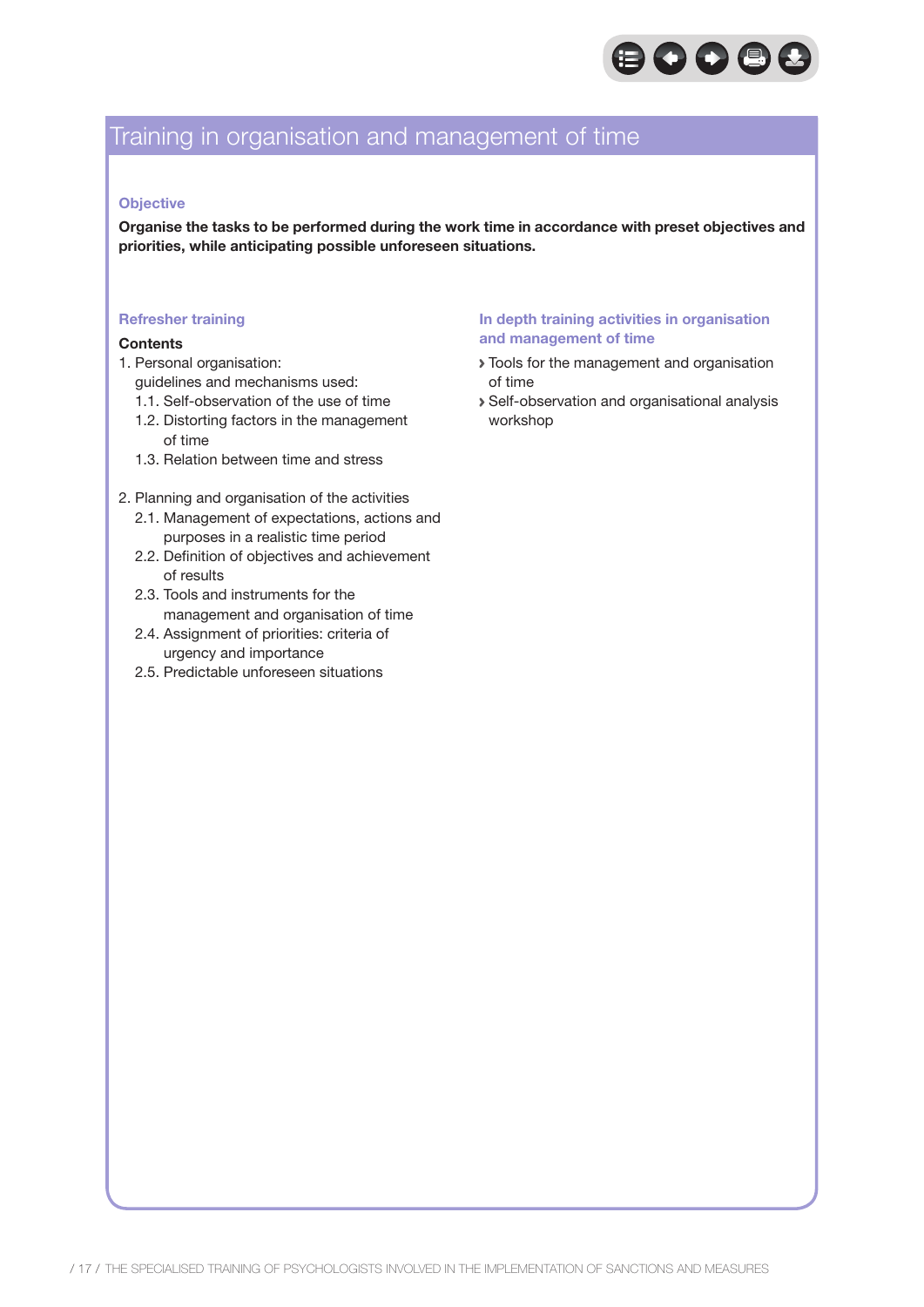



# 5. COORDINATION AND TEAM WORK

Take an active part in the achievement of objectives shared with other professionals.

- Clearly identifying one's own sphere of action and that of the different professionals one is working with.
- Establishing objectives shared with the other professionals and working jointly and in coordination in order to achieve them.
- Assuming one's own responsibilities. Referring to other professionals any demands or actions that fall to them.
- Maintaining smooth and assertive communication with the other professionals.
- Passing on to the other professionals any relevant and appropriate information, bearing in mind the confidentiality of the data.
- Reaching agreements in the distribution of tasks with colleagues.
- Taking part in multidisciplinary actions.
- Being respectful with colleagues, with their decisions and actions.
- Preserving the confidentiality of what each of the professionals taking part in team meetings or collegiate bodies has voted or stated.
- Having willingness and initiative to work with other professionals, and to offer support or ask for help.
- **>** Listening to the other members of the team and valuing their contributions. Making proposals and taking decisions that take account of relevant contributions.
- Acting respecting the decisions that are taken in the team.
- Not allowing personal conflicts to interfere in the professional task.
- Reporting on the intervention carried out in a case when passing it on to other professionals and asking for that information when receiving it.
- Looking for suitable spaces for proper coordination. Foreseeing them and specifying them.
- Using the referral and/or information circuits correctly.
- Asking the users for permission to carry out any particular coordination they may require.
- Knowing what information may be given to whom, guaranteeing the privacy principle.
- Referring the users at the right time to the external resources best suited to their needs.
- Keeping an up to date list of the resources of the institution and the external resources available and their characteristics.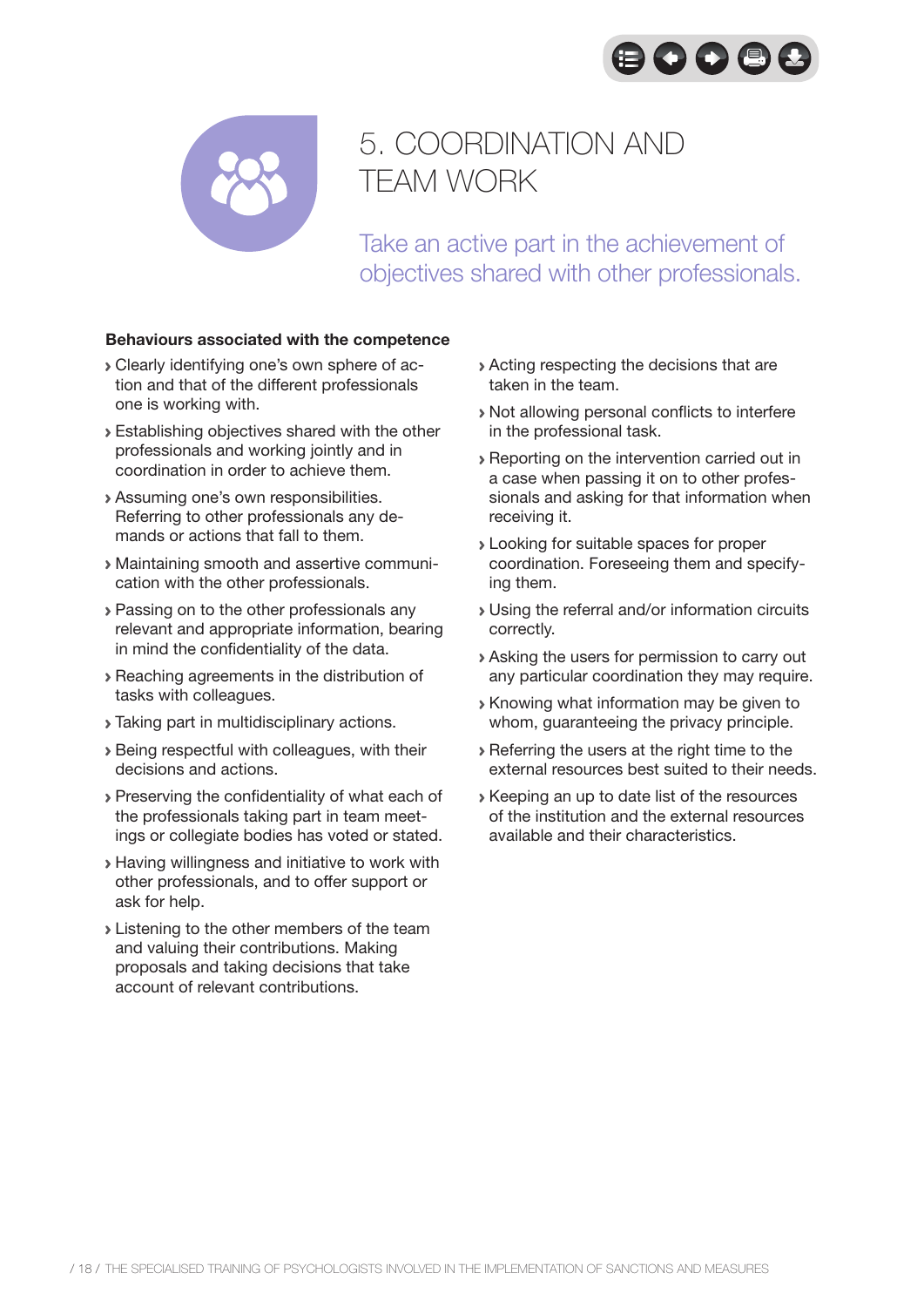

# Training in coordination and team work

#### **Objective**

**Take an active part in the achievement of objectives shared with other professionals.**

#### **Refresher training**

#### **Contents**

- 1. The work team
	- 1.1. Definition of team
	- 1.2. Characteristics of a work team
	- 1.3. Evolution of a work team
	- 1.4. Roles and functions of a team
	- 1.5. The multidisciplinary team

#### 2. Team work

- 2.1. Collaboration and cohesion of the team
- 2.2. Effective teams: planning and assessment of the task of the team
- 2.3. Formulation, achievement and appraisals of objectives shared
- 2.4. Communicative skills
- 2.5. Common coordination spaces
- 2.6. Management of information in the team and data protection
- 2.7. Management of conflict on the team
- 3. Networking
	- 3.1. Potential of community work
	- 3.2. Participation of the external services in the work plan
	- 3.3. Referral of cases
	- 3.4. Use and passing on of information and data protection
	- 3.5. Network of community resources

#### **In depth training activities in coordination and team work**

- Techniques for the management of dysfunctions in the work teams
- Management of the emotions in team work
- Techniques of assertive communication for the cohesion of the team
- Work strategies on multidisciplinary teams
- Guided visits to community resources
- Psychological and drug addiction intervention network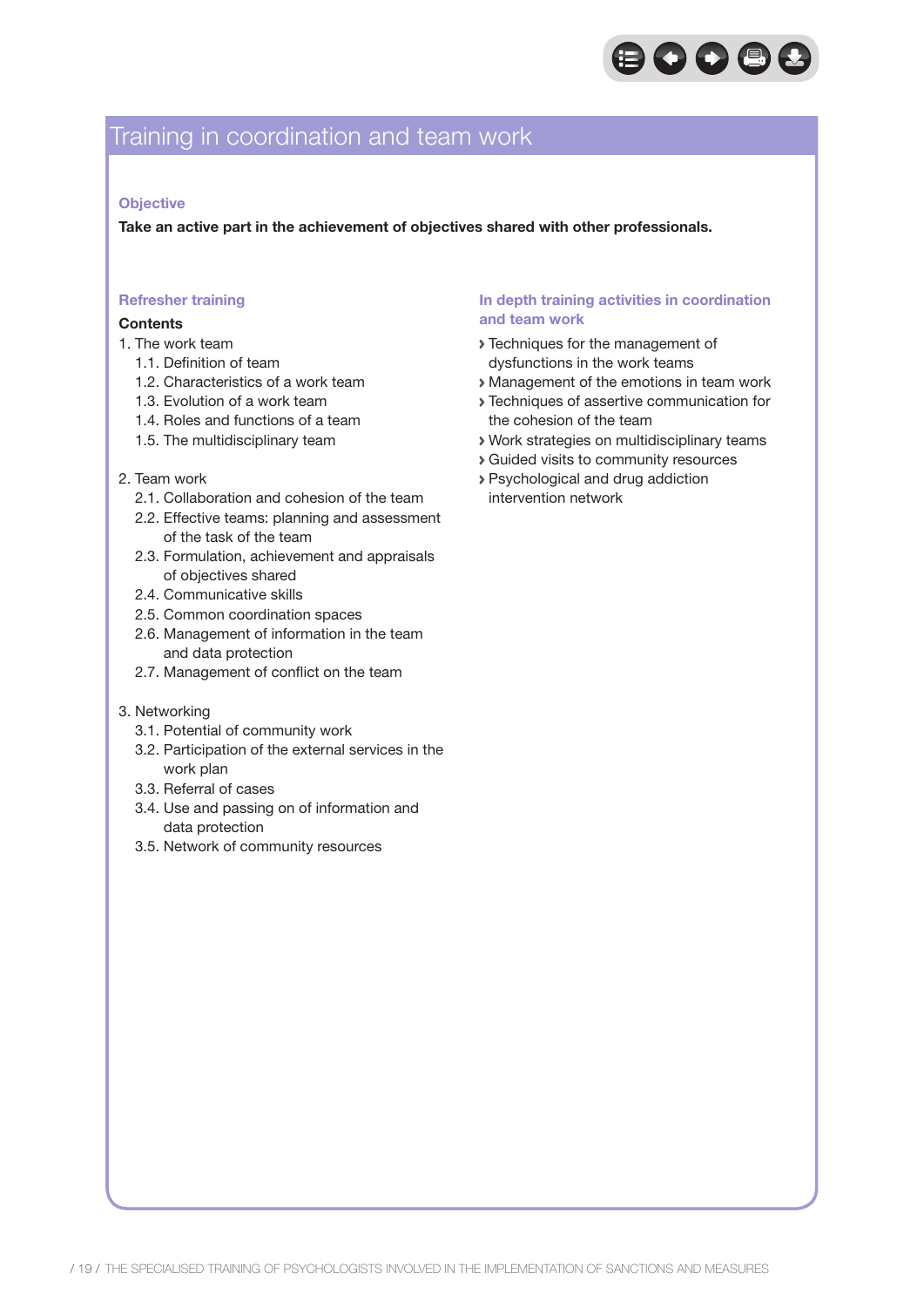



# 6. INITIATIVE AND CREATIVITY

Be proactive in order to resolve effectively the situations those arise in the everyday professional activity and to make proposals for improvement. Think of new and different solutions to problems or situations required by the work place, the organisation or the user in a changing context.

- **Taking decisions at the right moment.**
- Spotting opportunities for improvement in the professional intervention.
- Responding effectively to unexpected situations.
- Being willing to resolve situations without external help.
- Making positive contributions to the improvement of resources and processes.
- Proposing changes in the work processes when they do not produce the expected result.
- Looking for alternatives to situations that may restrict the intervention.
- Acting to create opportunities and to avoid problems.
- Adapting without accommodating, maintaining an active attitude to improvement.
- Attending training activities, reading and using other possibilities for keeping the knowledge and work procedures of the profession up to date.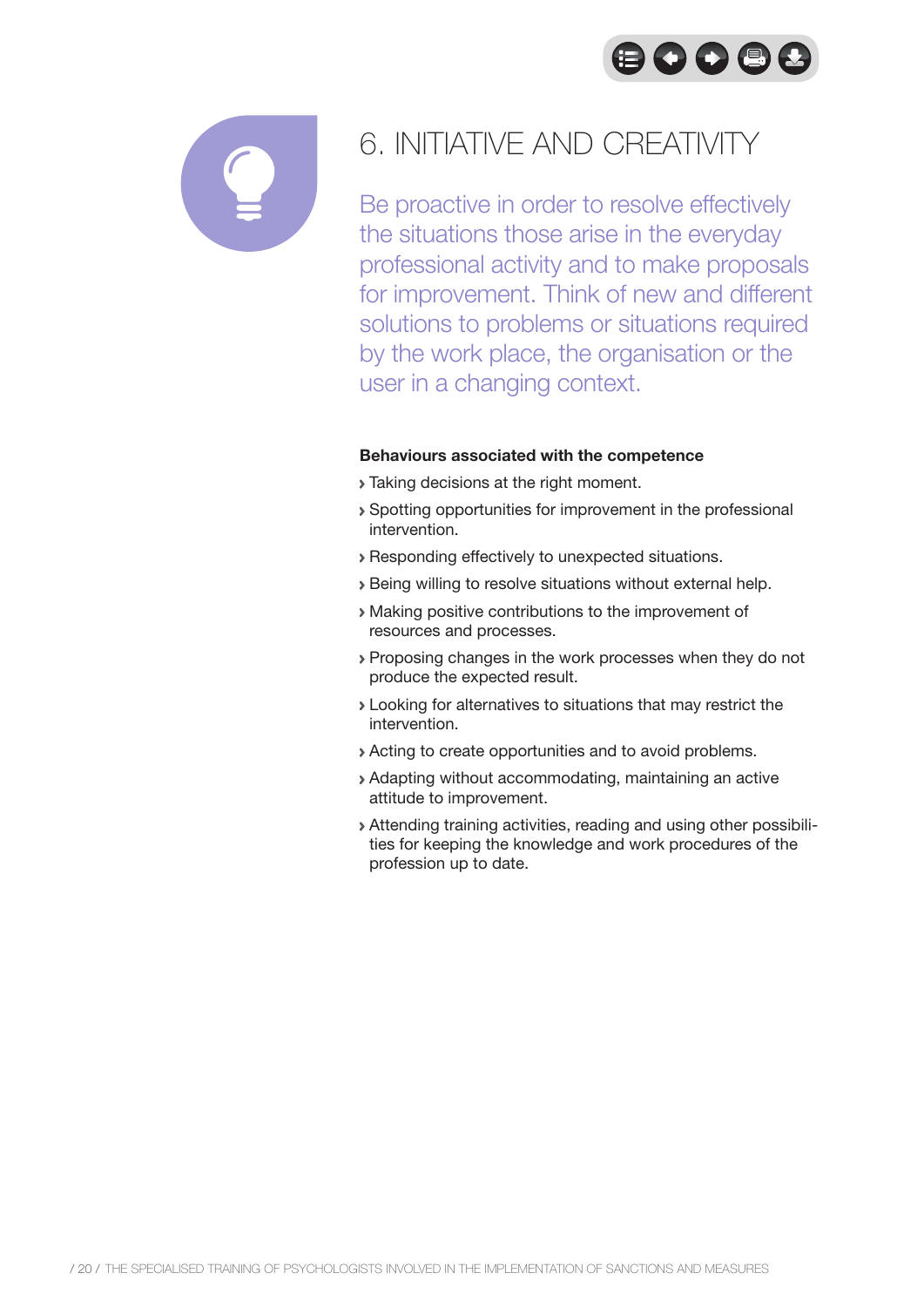

# Training in initiative and creativity

#### **Objectives**

**Be proactive in order to resolve effectively the situations those arise in the everyday professional activity and to make proposals for improvement. Think of new and different solutions to problems or situations required by the work place, the organisation or the user in a changing context.**

#### **Refresher training**

#### **Contents**

- 1. Initiative, proactivity and reactivity
	- 1.1. The constructive critical attitude
	- 1.2. Efficiency and efficacy
	- 1.3. Facing complex situations
	- 1.4. Adaptation to the environment

#### 2. Creativity

- 2.1. Definition and utility of creativity
- 2.2. Obstacles to creativity
- 2.3. Self-diagnosis, resistance and potential
- 2.4. Techniques and instruments that foster creativity

#### **In depth training activities in initiative and creativity**

- Application of creativity to the design of socioeducational activities
- Workshop for the development and practice of tools for initiative
- Professional initiative and motivation
- Creativity and initiative as professional tools
- Techniques for promoting creativity in work teams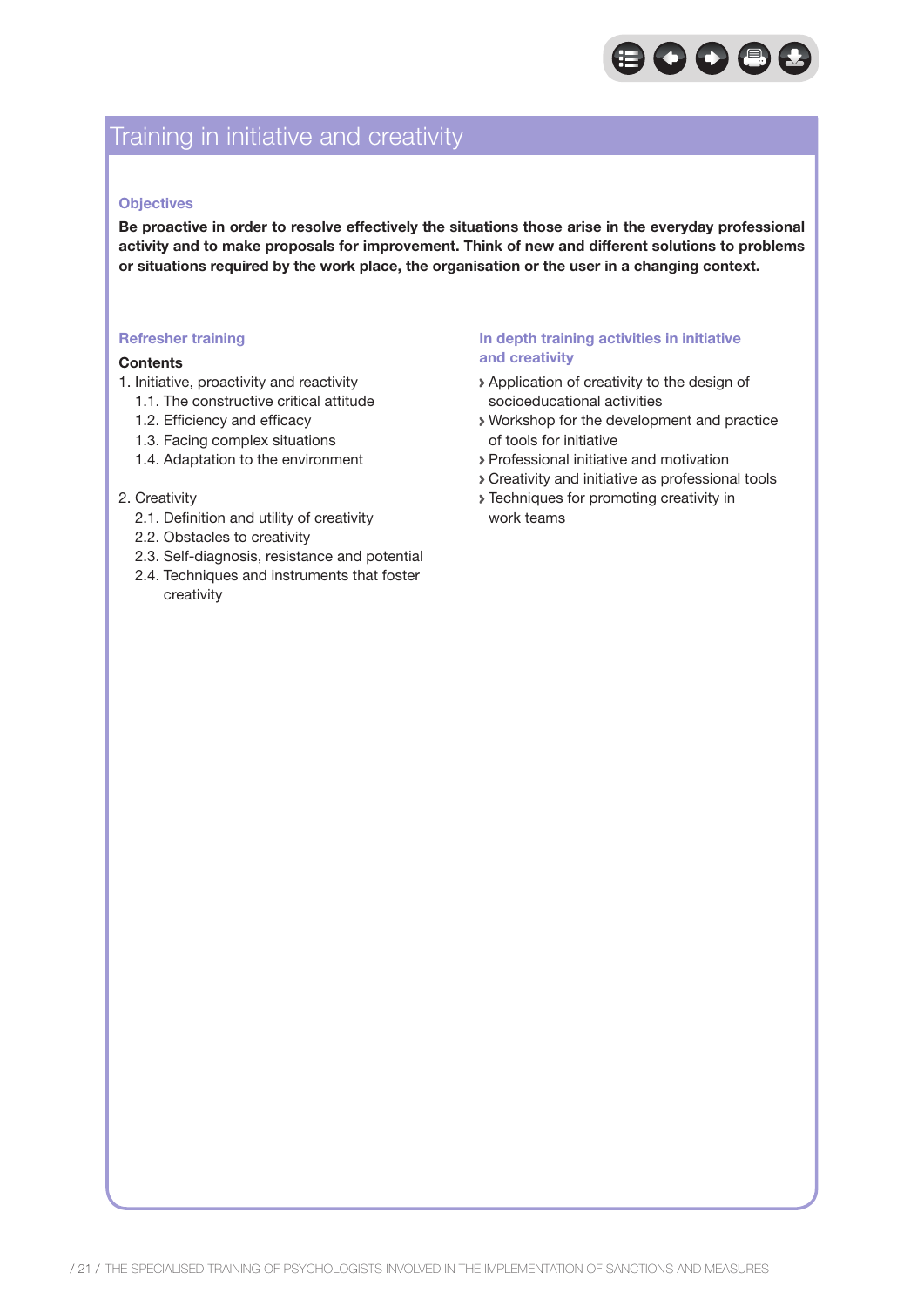$\bigoplus$  000



# 7. RESISTANCE TO PRESSURE

Work with efficacy in the face of environmental pressure, hostility or stress generated in the intervention itself or in the relation with the other professionals. Control emotional reactions and behaviour, avoiding impulsive or hasty responses, and resist the frustration that often occurs in complex contexts.

- Planning the professional intervention and adapting it to the real possibilities, while assuming the conditions of the environment where the intervention takes place and the professional limits.
- Identifying situations that may cause stress and looking for and using mechanisms to manage it properly.
- Giving priority to problems, analysing and tackling them consequentially and knowing how to keep them in proportion.
- Keeping an appropriate emotional distance from the user.
- Predicting the user's reaction in difficult situations and preparing strategies to deal with it.
- Reacting calmly to any relapses suffered by the users, seeing them as part of the process of intervention.
- Seeking support from other members of the team or the immediate command in difficult cases.
- Circumscribing conflicts exclusively to the work environment.
- Using techniques and strategies for the control of stress.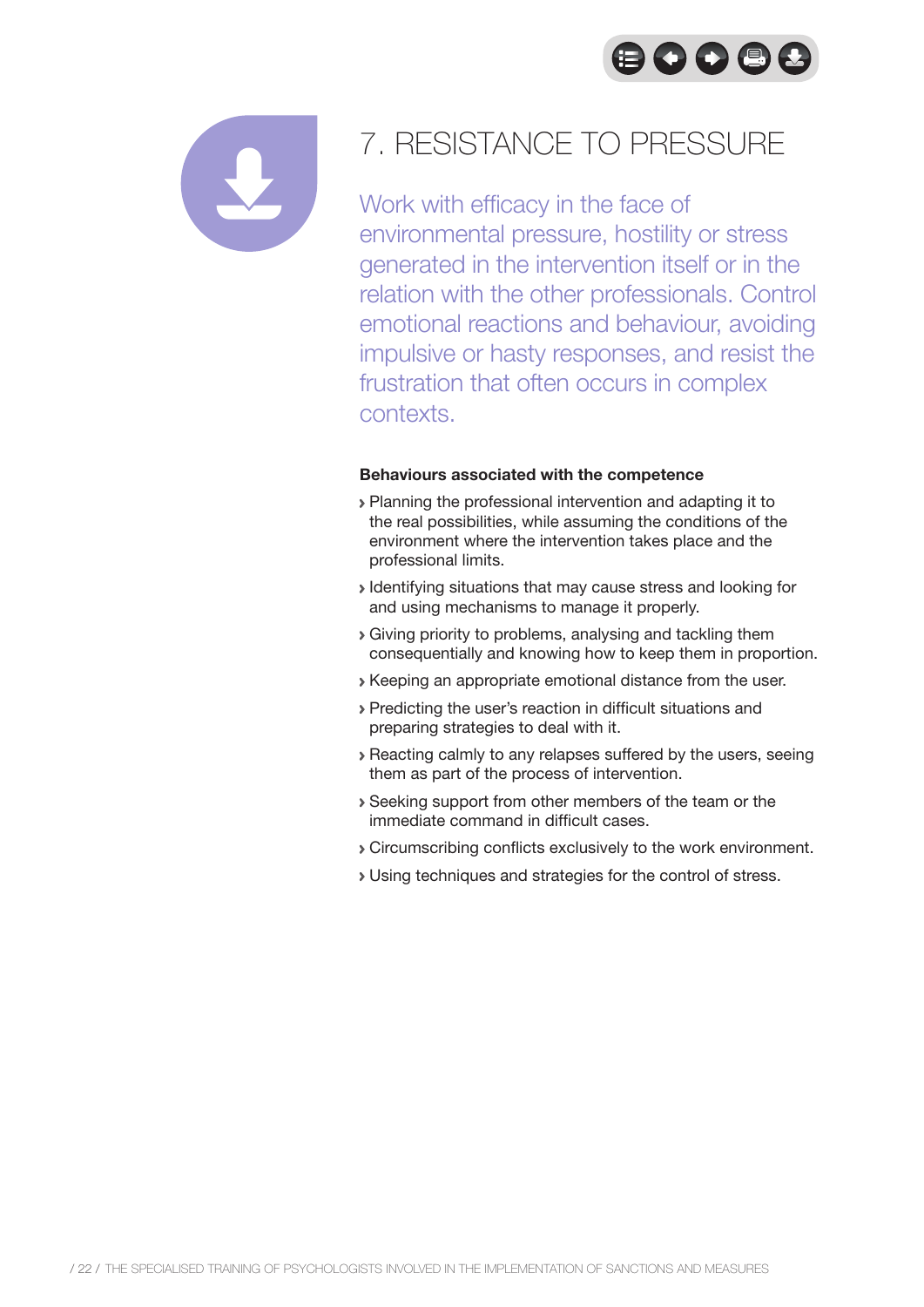

## Training in resistance to pressure

#### **Objectives**

**Work with efficacy in the face of environmental pressure, hostility or stress generated in the intervention itself or in the relation with the other professionals. Control emotional reactions and behaviour, avoiding impulsive or hasty responses, and resist the frustration that often occurs in complex contexts.**

#### **Refresher training**

#### **Contents**

- 1. Factors that generate pressure
	- 1.1. The environment and the organisation
	- 1.2. Interaction with users
	- 1.3. Interaction with other professionals
	- 1.4. Individual factors
- 2. Analysis of personal factors for coping with pressure
- 3. Techniques and instruments for managing pressure

#### **In depth training activities in resistance to pressure**

- Workshop in techniques and strategies of personal management under pressure and stress
- Techniques of self-control
- Resistance to pressure
- Self-control and management of stress in oral proceedings
- I dentify and minimise the effects of stress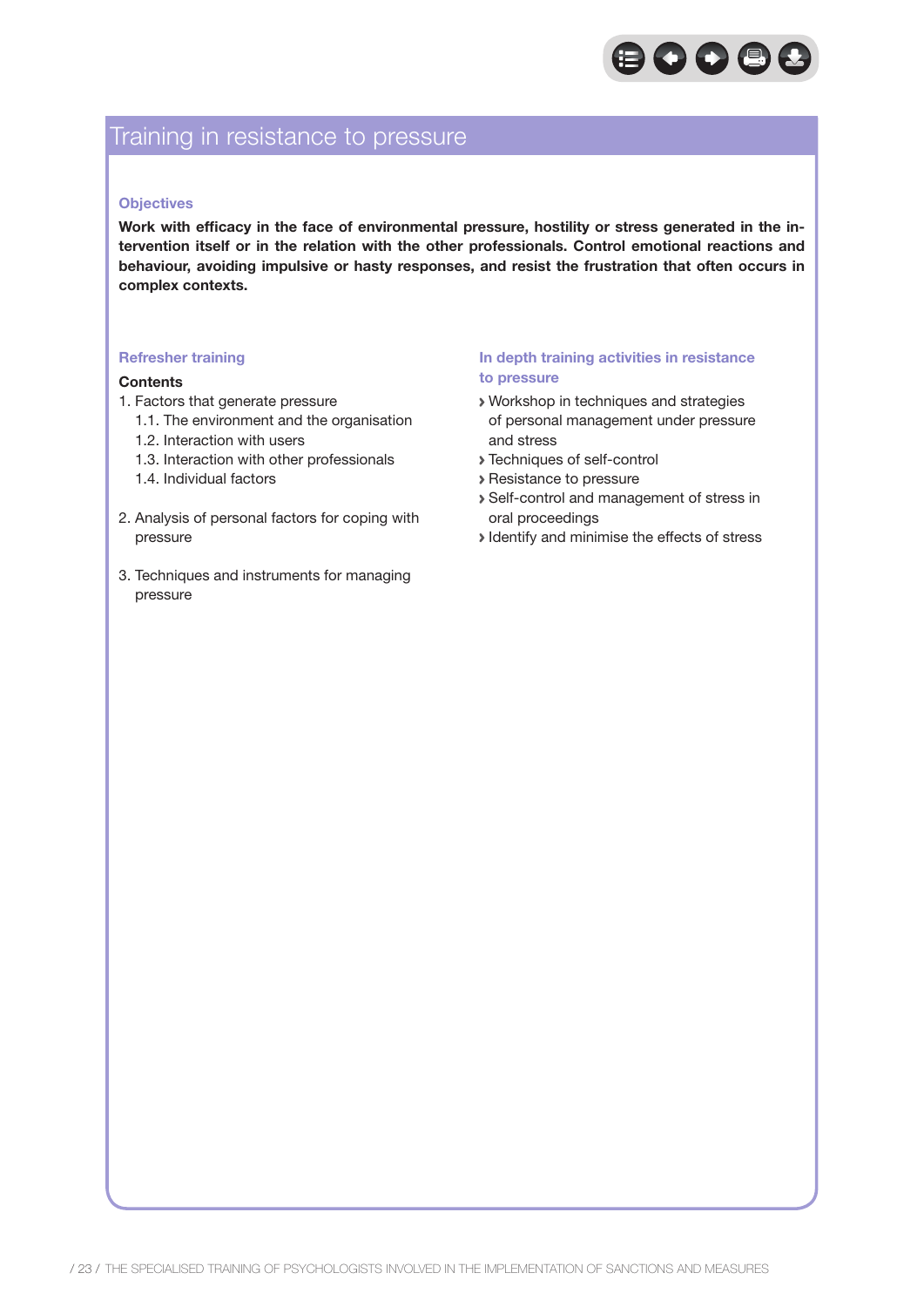



# 8. MANAGEMENT OF INFORMATION

Obtain information from different sources, discriminate what is relevant in accordance with the objectives established and draw the proper conclusions. Explain and transmit the information clearly and concisely, through speaking and writing.

- I dentifying the purpose of the information in each case before starting the process of looking for it. According to the purpose, gather the relevant information and order it.
- Obtaining relevant information through different techniques, resources and sources: interviews with users, psychological tests, interviews with the family, with professionals from other spheres, personal files, etc.
- Persevering in the search for information and avoiding asking the user for information which is already available and cross-checked.
- Not looking for information that unnecessarily invades the privacy of the person and/ or has nothing to do with the professional sphere or the objective of the action.
- Coordinating the gathering of information with the other professionals.
- Selecting the information received in accordance with its validity, urgency, importance and connection with the job and discarding any that is irrelevant, biased or false.
- Recording the information and keeping it up to date on the proper supports, and indicating the source of the information and the person who has collected it.
- Passing on information which is necessary and suitable for the objectives, and giving an integral vision of the subject without making value judgements.
- When passing on or receiving a case, informing or asking for information about the intervention carried out.
- Avoiding the use of inappropriate labels to classify the users.
- Informing with pertinent arguments, with coherence, precision, clarity, organisation and structure in the discourse.
- Passing on the information with rigour and objectivity.
- Informing the interlocutor of the objective of the search for and use of the information.
- Finding the right time and place for passing on a particular item of information, especially sensitive information.
- Preparing and carrying out the interviews properly: arrange the day, time and place, set the objectives, prepare a script and manage the time well.
- Respecting the interlocutor at all times and relating to him while being aware of the institutional image that is being projected.
- Adapting the communicative register to the interlocutor.
- Using non-verbal language properly.
- Using language in a correct and understandable way.
- Preserving the confidentiality of the data and the source according to legal and ethical criteria.
- Being discreet and respectful in the handling of the information and aware of its repercussions.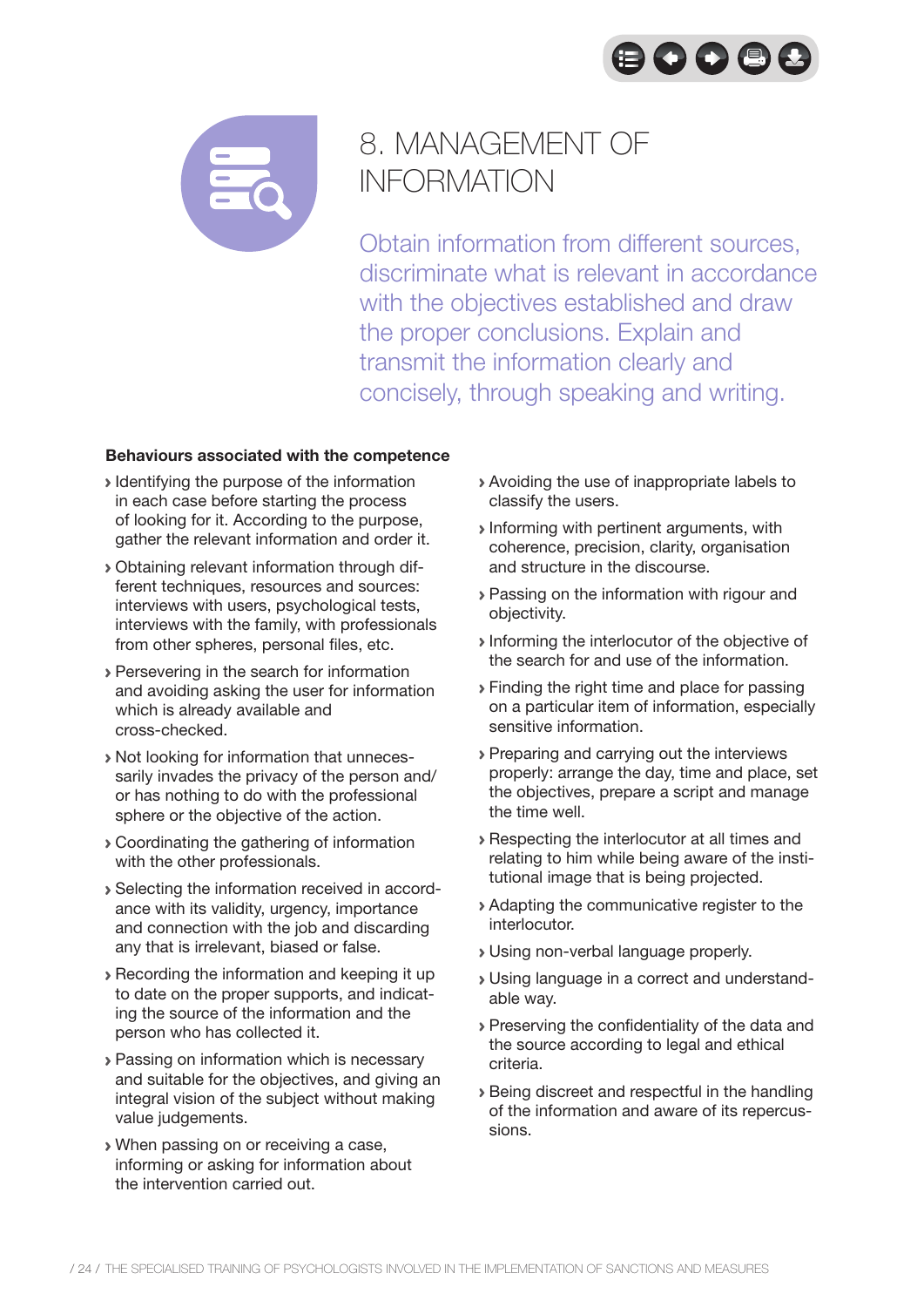

## Training in management of information

#### **Objectives**

**Obtain information from different sources, discriminate what is relevant in accordance with the objectives established and draw the proper conclusions. Explain and transmit the information clearly and concisely, through speaking and writing.**

#### **Refresher training**

#### **Contents**

- 1. The context of the information, destination and purpose
- 2. Data protection
	- 2.1. Basic questions
	- 2.2. Limits of the coordination and transmission of information
	- 2.3. Impact of the new technologies
- 3. Techniques of gathering information
	- 3.1. The interview with the subject and with the immediate social environment
	- 3.2. Other sources of information: reports, files, questionnaires, etc.
	- 3.3. Coordination with other agents
	- 3.4. Obtaining information through informal spaces/systems
- 4. Writing up the information
	- 4.1. Basic rules for the drafting of documents (objective, receiver, information to be supplied, order of the information, review of the content...)
	- 4.2. Technological resources
	- 4.3. Models of documents linked to the service
- 5. Techniques of oral expression in formal contexts
	- 5.1. Identification of the communicative context
	- 5.2. Structure of the information in the discourse
	- 5.3. Paralinguistic resources: voice, intonation, rhythm, etc.
	- 5.4. Non-verbal communication

#### **In depth training activities in management of information**

- Workshop for writing documents and/or reports
- Giving information at trials and hearings: preparation, synthesis and exposition
- Data protection
- Workshop in speaking techniques
- Speaking in public
- Communication by telephone
- Practical methodology in the drafting of reports
- Communication in the context of oral proceedings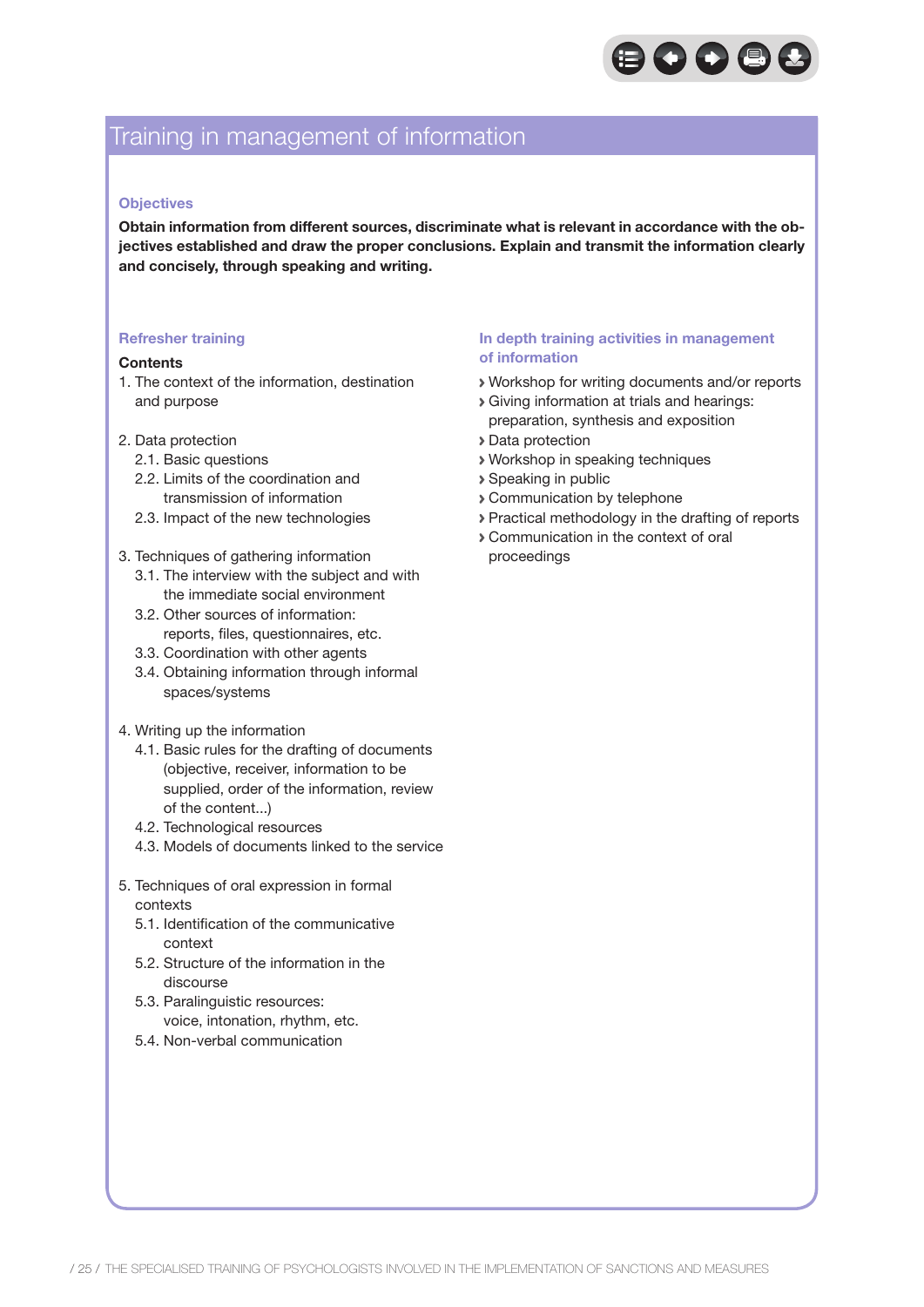

# **Training** activities by fields of work

/ 26 / The specialised training of psychologists involved in the implementation of sanctions and measures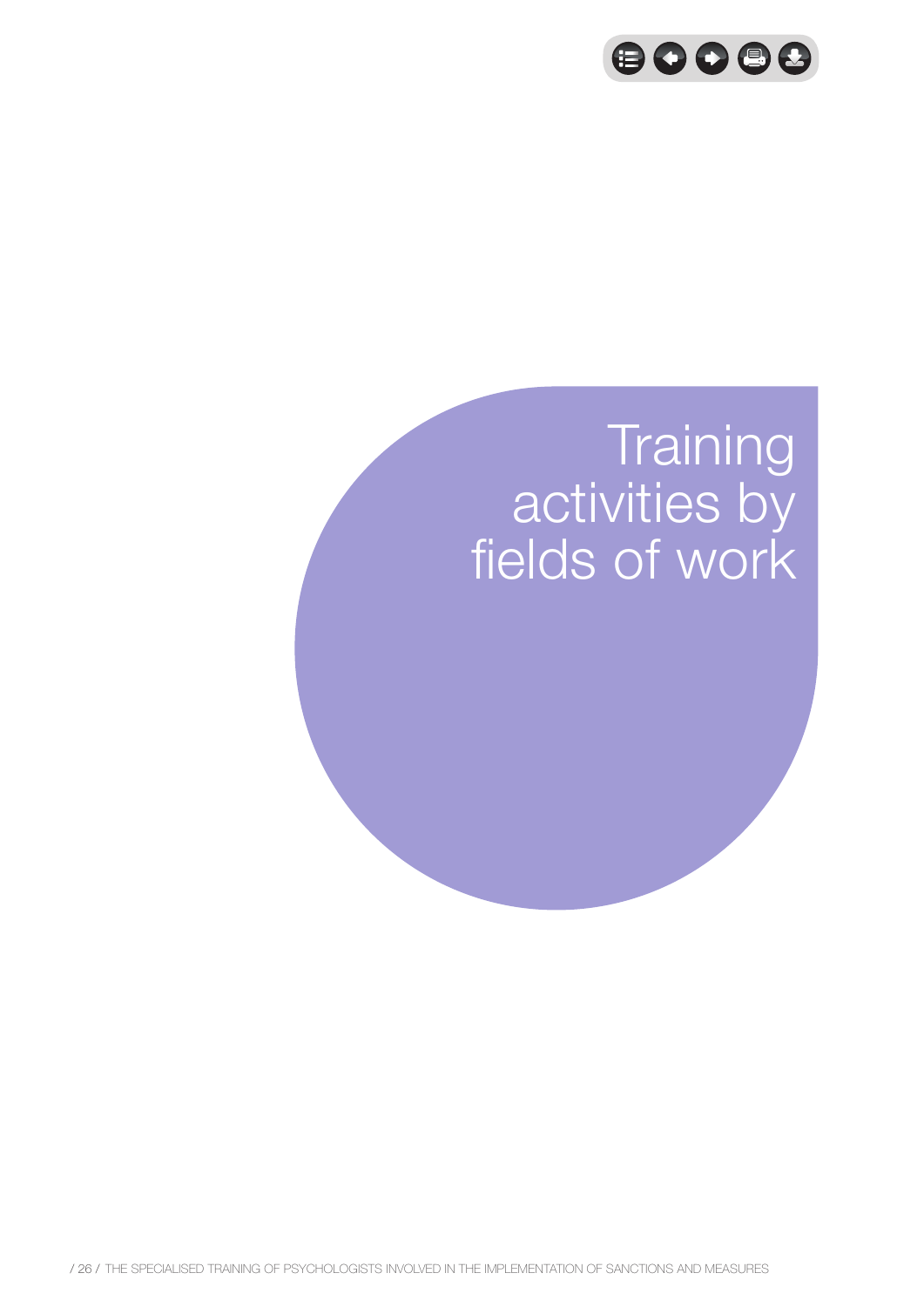



# 9. PLANNING THE **PSYCHOLOGICAL** INTERVENTION

Design, monitor and assess psychological programmes and interventions, aimed at individuals or groups, staring from the detection of therapeutic needs.

- Collecting and analysing the users' demands, needs and possibilities for improvement, while identifying the priority intervention areas.
- Defining and recording clear, attainable objectives, adapted to the needs detected, to the characteristics of the users, and the possibilities and limits of the framework of intervention. Identifying indicators for assessing those objectives.
- Specifying actions for attaining the objectives, selecting pertinent group programmes and/or individual interventions, recognising the conditioning factors of the work place.
- Determining a realistic time for the actions to be carried out.
- Involving the users in the drafting of the intervention plan, and integrating any suitable initiatives and proposals made by them.
- Establishing specific agreements with the users and clearly informing them of the consequences of the fulfilment or breach of them.
- Coordinating with the other professionals involved, while identifying and respecting their roles.
- Reviewing the established intervention plan and the commitments acquired with the users periodically, adapting the objectives and actions in accordance with any changes that might have occurred.
- Assessing the results of the intervention and the objectives attained, also bearing in mind the appraisal made by the user.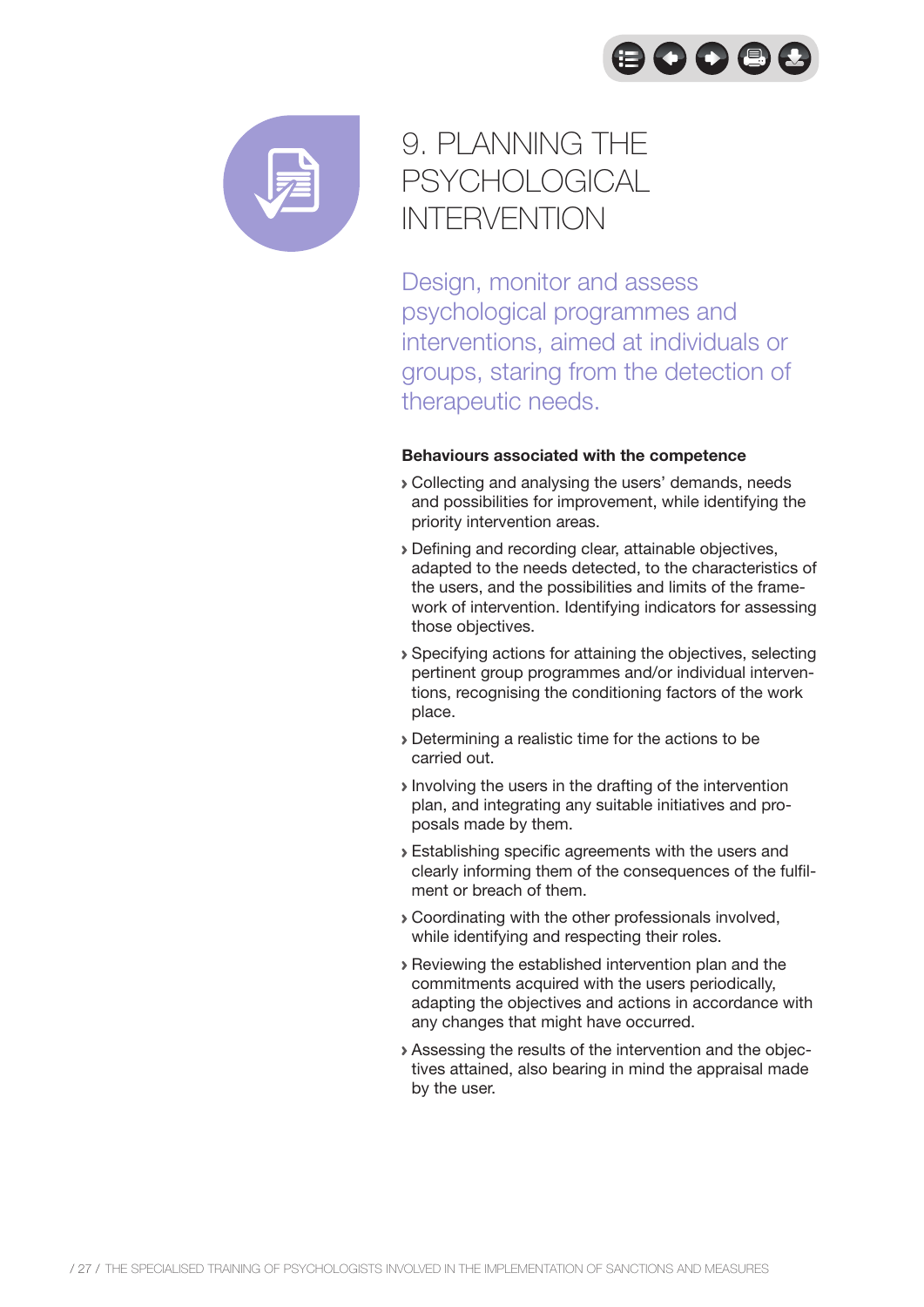

### Training in planning the psychological intervention Assessment of needs and drafting of an intervention plan

#### **Objective**

**Assess the needs of individual victim servicess and design intervention plans.**

#### **Refresher training**

#### **Contents**

- 1. Limits and possibilities of the intervention
	- 1.1 The legal framework and internal regulations (intervention protocols)
	- 1.2 The organisational context and the functions of the teams caring for the victim
	- 1.3 Institutional coordination: public prosecutor's office, courts, prisons, government offices, etc.
	- 1.4 Social and psychological support resources network
- 2. Analysis of the needs of the victim
	- 2.1. Detection of personal, social, psychological, economic, legal needs. Distance between the demand and the real needs
	- 2.2. Detection of the risk to life (new aggressions)
	- 2.3. Other situations that require emergency interventions
- 3. The drafting of intervention plans
	- 3.1. The involvement of the user in the specification of the intervention plan. Willfulness as a framework of intervention.
	- 3.2. Drafting of objectives adapted to the needs and possibilities of social, psychological and judicial intervention
	- 3.3. The agreements with the victim: a dynamic process
	- 3.4. Specification and timing of individual actions and strategies. Assessment indicators
	- 3.5. Institutional tools at the service of the planning. Specific data base

#### **In depth training activities in assessment of needs and drafting of an intervention plan**

- Methodology of the planning
- Double victimisation
- Emotional management and self-healing
- Typologies of violence
- Gender perspective
- Assessment of needs in victims with psychic disability
- Assessment of needs in child victims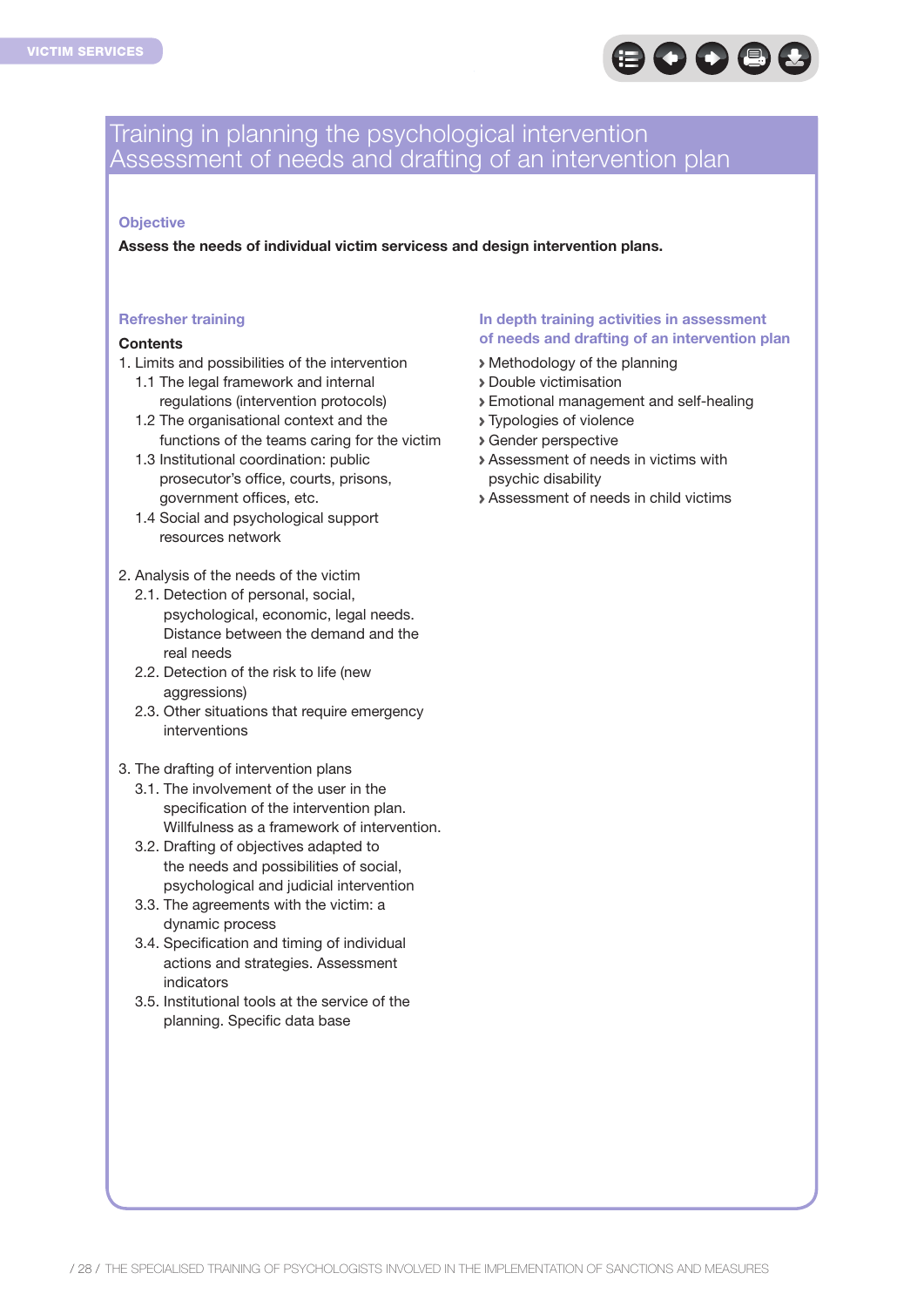

### Training in planning the psychological intervention I. Individual psychological assessment

#### **Objectives**

**Detect the individual needs for intervention. Use the RisCanvi structured assessment correctly. To share and coordinate the information obtained with the other members of the multidisciplinary team.**

#### **Refresher training**

#### **Contents**

- 1. RisCanvi: the structured assessment of risk
	- 1.1. Risk-need-responsiveness model
	- 1.2. Scales and criteria of risk
	- 1.3. Multidisciplinary assessment procedure. The role of the psychologist
	- 1.4. The computer application

#### 2. The semistructured interview

- 2.1. Characteristics
- 2.2. Different interview situations
- 2.3. Sources of information
- 2.4. Variables that intervene in the interview
- 2.5. Verbal and non-verbal aspects
- 2.6. Techniques for fostering communication
- 3. Other instruments of psychological assessment
	- 3.1. Observation, self reports, tests, questionnaires, inventories
	- 3.2. Specific problems

#### **In depth training activities in individual psychological assessment**

- Assessment of risk: cases workshop
- Specialised courses in instruments of diagnostic assessment: SARA, PCL-R, HCR-20, SVR
- Design of the individual treatment programme and curricular itineraries
- Semistructured interview workshop
- The RisCanvi computer application: use and possibilities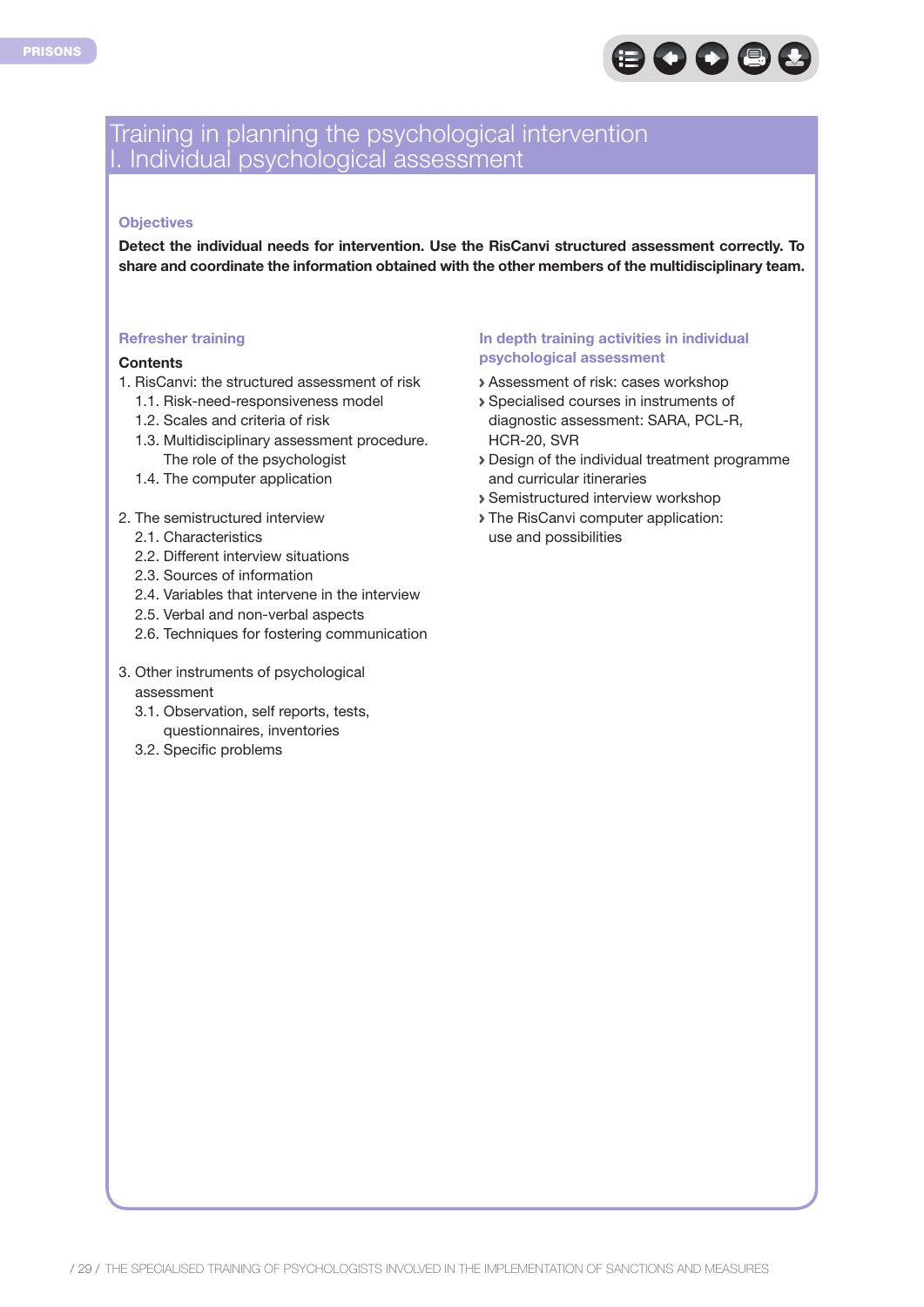

### Training in planning the psychological intervention II. Design and planning the individual intervention and the group activities

#### **Objective**

**Design, monitor and assess programmes and interventions aimed at individuals and groups, starting from the detection of individual needs.**

#### **Refresher training**

#### **Contents**

- 1. Why do we have to plan?
	- 1.1. Characteristics of a good planning process
	- 1.2. Identification of the main difficulties
- 2. The Individual treatment programme (ITP) from a multidisciplinary perspective
	- 2.1. Contextualisation of the ITP: legal framework, objectives and characteristics
	- 2.2. From the detection of educational needs to the drafting of the ITP
	- 2.3. The internal coherence of the ITP: objectives, content, methodology, timing and assessment
	- 2.4. The SIPC computer environment
	- 2.5. Procedure for validating the ITP. Multidisciplinary work
	- 2.6. The curricular organisation framework programme
	- 2.7. The continuous assessment and motivation system
- 3. The planning of the individual psychological intervention
	- 3.1. Definition of objectives, priorities, content, methodology and timing
	- 3.2. Results assessment indicators
- 4. The planning process adapted to group activities
	- 4.1. Programming group intervention activities
	- 4.2. Defining objectives, priorities, content, methodology and timing
	- 4.3. Results assessment indicators

#### **In depth training activities in the design and planning the individual intervention and the group activities**

- The RisCanvi computer application: use and possibilities
- Programming and planning group activities
- Workshop for drafting the ITP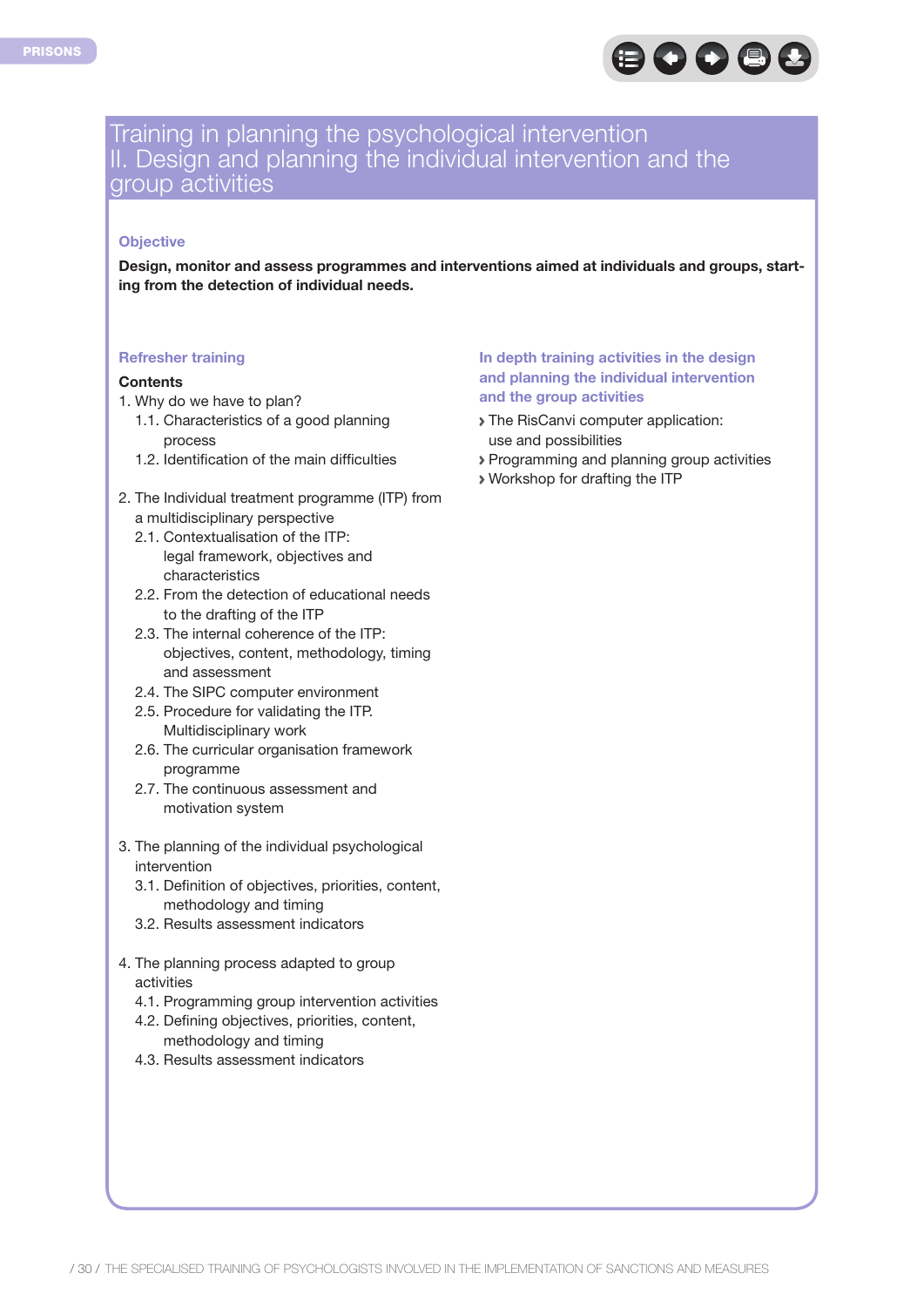

### Training in the planning the psychological intervention I. Individual psychological assessment

#### **Objectives**

**Detect the individual needs for intervention in a structured way. Use the institutional instruments properly. Share and coordinate the information obtained with the other members of the multidisciplinary team.**

#### **Refresher training**

#### **Contents**

- 1. The detection of individual needs and potential
	- 1.1. Structured assessment and the SAVRY
	- 1.2. Methodological aspects
	- 1.3. Multidisciplinary assessment procedure. The role of the psychologist
	- 1.4. The computer application
- 2. The use of the semistructured interview for the detection of needs
	- 2.1. Characteristics
	- 2.2. Variables that intervene in the interview
	- 2.3. Verbal and non-verbal aspects
	- 2.4. Techniques for fostering communication
- 3. Other instruments of psychological assessment
	- 3.1. Observation, self reports, tests, questionnaires, inventories
	- 3.2. Specific problems

#### **In depth training activities in individual psychological assessment**

- Semistructured interview workshop
- > The assessment of risk: case workshop
- The SAVRY computer application: use and possibilities
- Multidisciplinary appraisal of cases
- > The use of the PCL-R in psychological diagnosis
- Assessment of IQ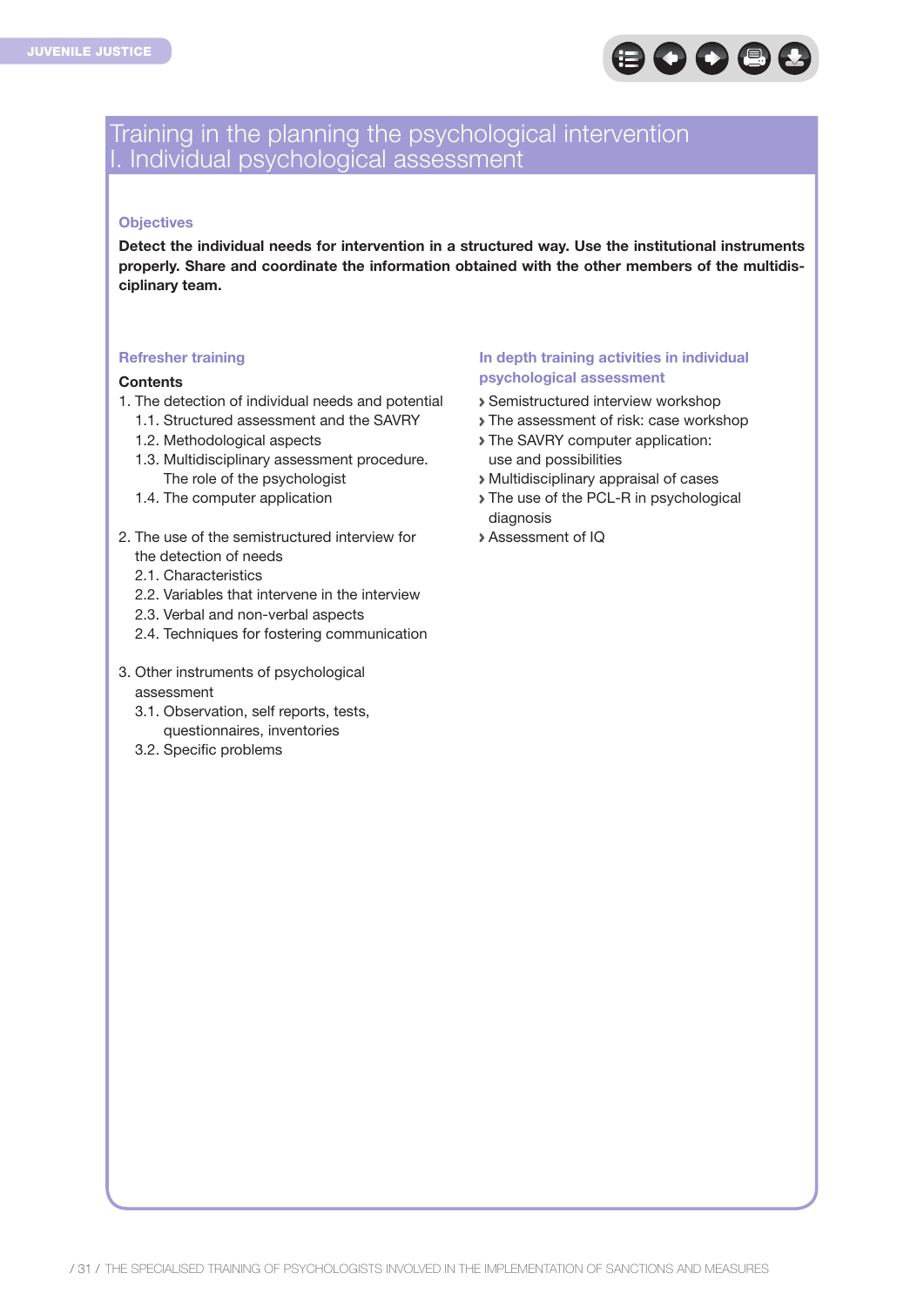

### Training in planning the psychological intervention II. Design and planning the individual intervention and the group activities

#### **Objective**

**Design, monitor and assess psychological programmes and interventions aimed at individuals and groups, starting from the detection of therapeutic needs.**

#### **Refresher training**

#### **Contents**

- 1. Why do we have to plan?
	- 1.1. Characteristics of a good planning process
	- 1.2. Identification of the main difficulties
- 2. The planning of the individual psychological intervention
- 3. The Individual educational programme (IEP) from a multidisciplinary perspective
	- 3.1. Contextualisation of the IEP: legal framework, objectives and characteristics, point of development of the young person, etc.
	- 3.2. From the detection of needs to the drafting of the IEP and the contribution of the psychologist.
	- 3.3. The internal coherence of the IEP: objectives, content, methodology, timing and assessment.
	- 3.4. Procedure for validating the IEP. Multidisciplinary work
	- 3.5. Assessment of results
- 4. The planning process adapted to the group activities
	- 4.1. The specialised intervention framework programmes. The role of the psychologist
	- 4.2. The detection of group needs and the programming of group intervention activities
	- 4.3. Definition of objectives and contents. Methodology and timing
	- 4.4. Assessment of results

#### **In depth training activities in the design and planning the individual intervention and the group activities**

- Practice of the semistructured interview
- Multidisciplinary workshop for drafting the IEP
- Programming and planning of group intervention activities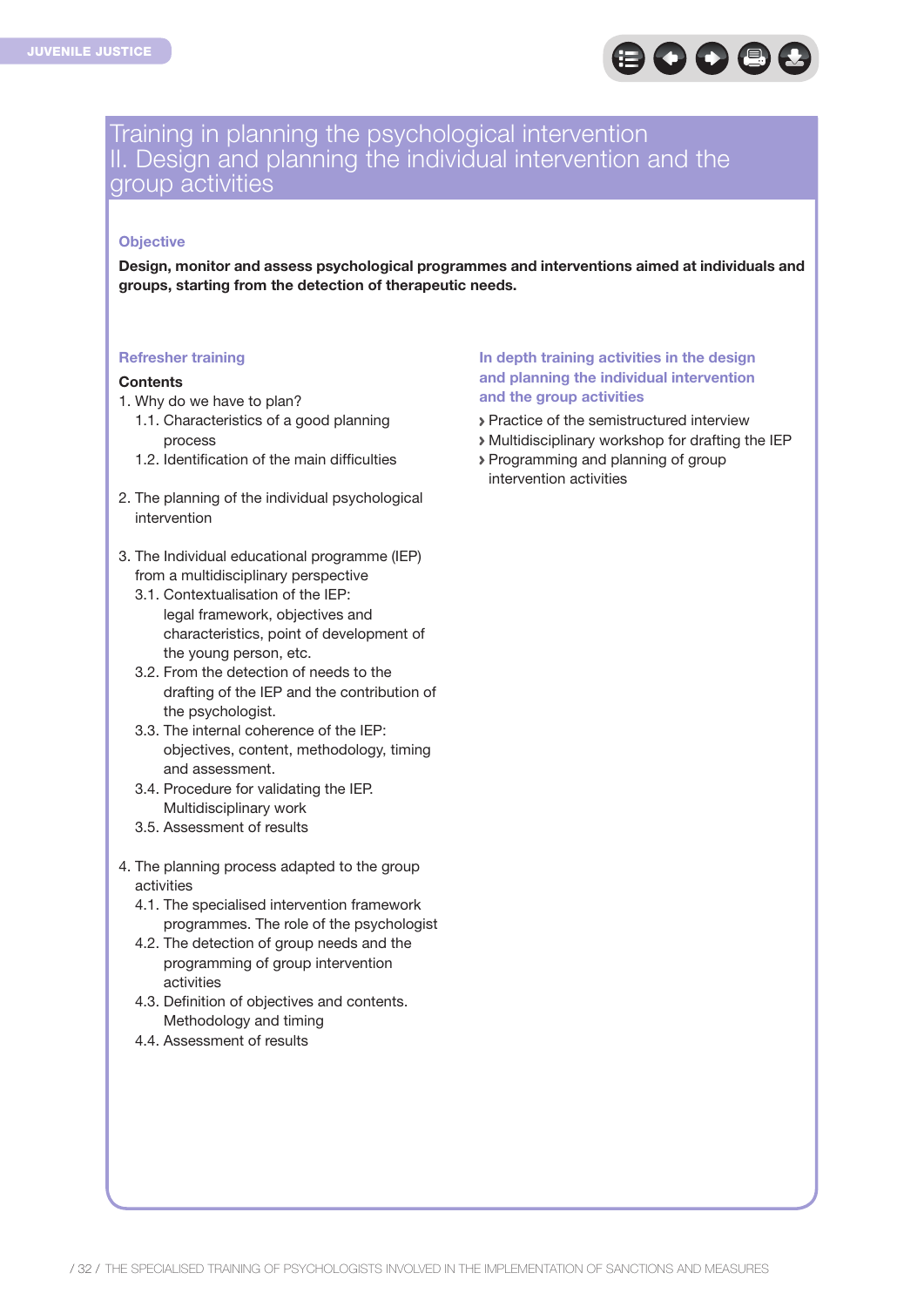

### Training in planning the psychological intervention Forensic psychological assessment

#### **Objectives**

**Assess the people involved in penal processes and design the optimal intervention methodology with the users. Take statements from vulnerable witnesses with suitable treatment in accordance with the law.**

#### **Refresher training**

#### **Contents**

- 1. Limits and possibilities of the intervention
	- 1.1 The legal framework and internal regulations (intervention protocols)
	- 1.2 The functioning of the legal bodies
	- 1.3 Institutional coordination: public prosecutor's office, courts, prisons, victim care teams, basic social services, health resources, educational centres and the Child and Adolescent Care Department
	- 1.4 Social and health resources portfolio

#### 2. Planning of the expert assessment

- 2.1. Operational definition of the judicial assignment
- 2.2. Formulation of diagnostic hypotheses about the case
- 2.3. Specification and times of the actions, citations and coordination
- 2.4. Specific computer applications for the planning

#### 3. Forensic psychological assessment

- 3.1. Techniques of the forensic psychological interview
- 3.2. Instruments of the forensic psychological assessment of the accused, the victims and the witnesses (personality, intelligence, mental disturbances, drug addiction, cognitive capacity and willpower, risk and dangerousness)
- 3.3. Credibility of victims and witnesses
- 3.4. Assessment of after-effects on the victims
- 3.5. Taking statements from vulnerable witnesses
- 4. Use of data base: ARCONTE

#### **In depth training activities in forensic psychological assessment**

- Updating in forensic psychopathology and psychology of the witness
- Updating in evolutionary psychology
- Updating in different types of violence: sexual, domestic and gender
- Updating in drug addiction
- Profiles in criminal investigation
- Simulation assessment workshop
- Techniques for appraising the credibility of the witness
- **> Techniques for taking statements**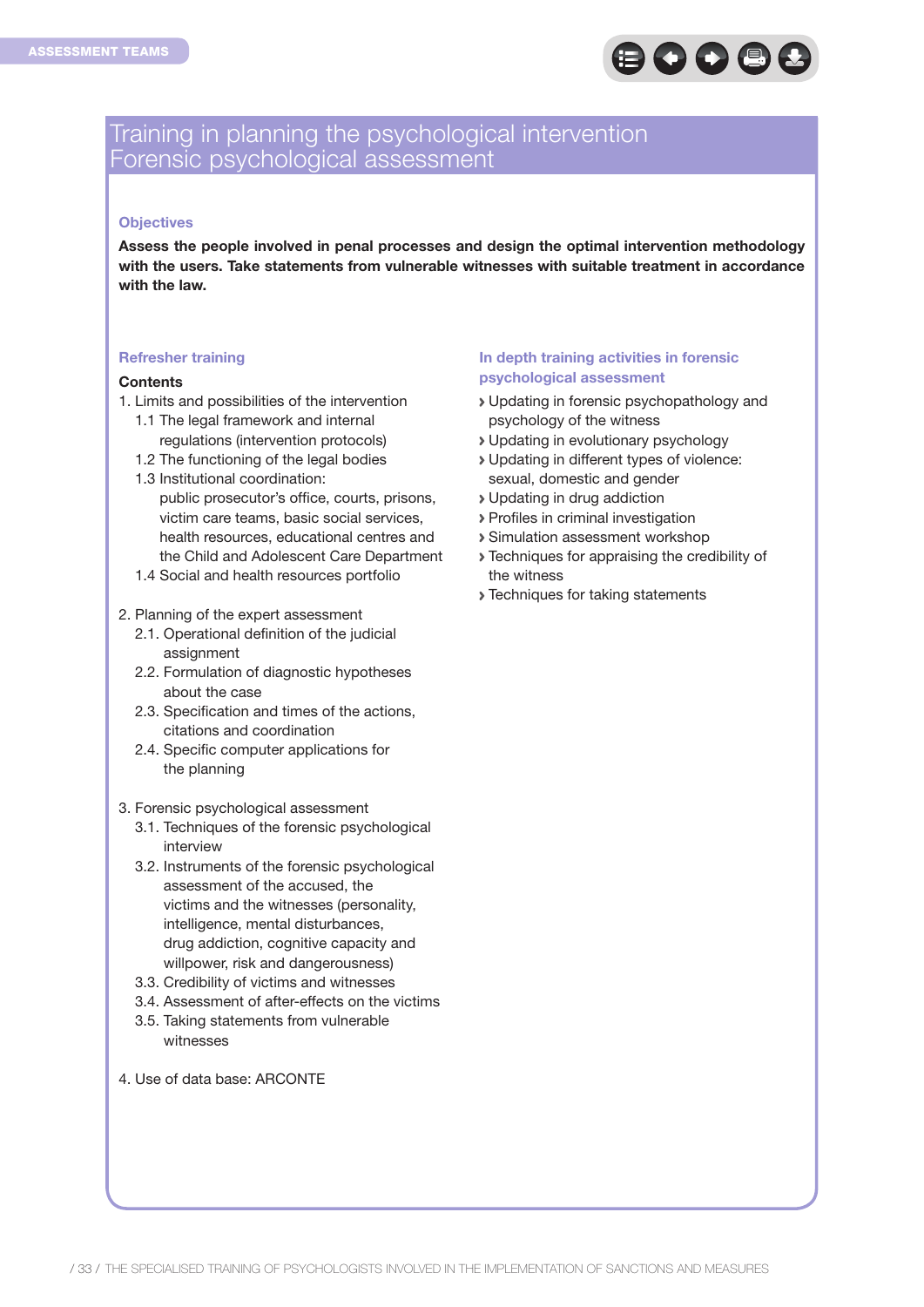



# 10. PSYCHOLOGICAL INTERVENTION

Carry out individual and group psychological interventions, guiding them towards the previously established objectives, using motivation and animation strategies, and the instruments and techniques of the profession.

- Listening, orienting and giving support to the users in the achievement of the objectives of improvement, maintaining an attitude of trust in their possibilities for change.
- Carrying out the pertinent individual psychological interventions at all times in accordance with the plan and the process followed by each user.
- Maintaining the orientation towards help in spite of the negative processes or relapses, and looking for new elements of motivation and work. Persevering in the established objectives and agreements.
- Using motivation tools and systems to activate participation in activities and programmes and the users' predisposition to change.
- Listening, orienting and advising with seriousness and reliability. Giving sound arguments and cross-checked information.
- Reviewing the established work plan and the commitments acquired with the users periodically, adapting the objectives and actions in accordance with any changes that might have occurred. Generating feedback about the progress and relapses.
- Coordinating with the other professionals involved, while identifying and respecting the role of the person acting as manager of the case.
- Developing the group programmes and interventions having prepared the sessions beforehand and adapting them to the people taking part Maintaining the scheduled contents and stages whenever the programme has a standard structure.
- Guiding a group of people for the development of an activity or programme in order to achieve particular therapeutic objectives.
- When ending any intervention, prepare and carry out a closing session with the users to inform them of the relevant results of the assessment done and ask them for their appraisal.
- Respecting the interlocutor at all times and relating to him while being aware of the institutional image that is being projected.
- Preparing and carrying out the interviews properly: arrange the day, time and place, set the objectives, prepare a script and manage the time well.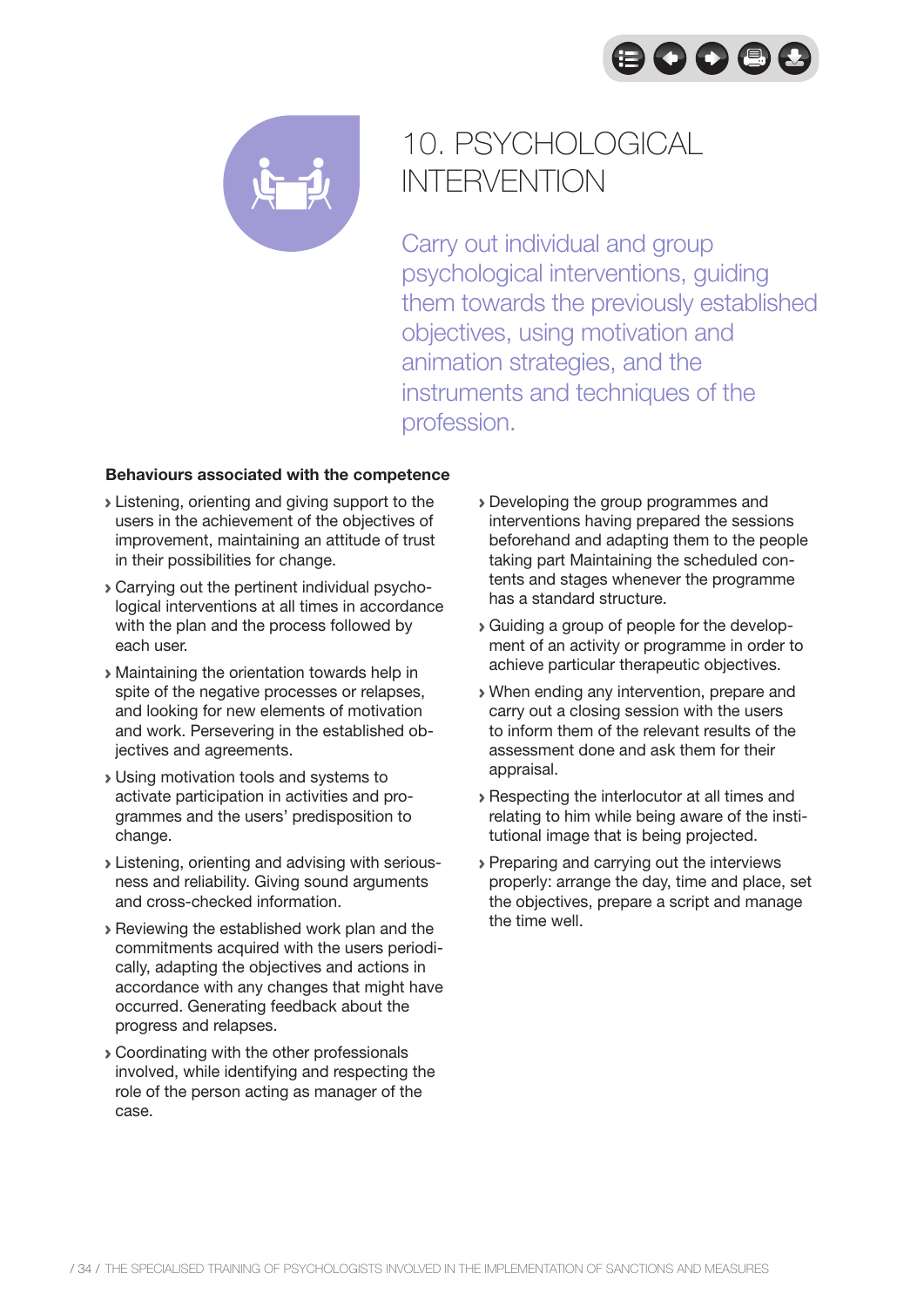

### Training in psychological intervention Intervention with the victim

#### **Objective**

**Carry out actions of support for the victim from the needs detected and the action plan designed.**

#### **Refresher training**

#### **Contents**

- 1. The context of the intervention with the victim
	- 1.1. Possibilities and limits of the intervention
	- 1.2. The space of privacy and protection towards the victim
	- 1.3. The confidentiality of the information: legal and ethical aspects
	- 1.4. Double victimisation
- 2. The interview with the victim
	- 2.1. The setting of the intervention
	- 2.2. The concept of violence
	- 2.3. Basic techniques of the interview with victims: creation of an atmosphere; listening and other communicative aspects; directivity and flexibility, etc.
- 3. Basic knowledge of penal, trial, penitentiary, civil and foreigner legislation
- 4. Psychological intervention with victims
	- 4.1. Interventions in emergency or crisis
	- 4.2. Dealing with the emotional effect of the crime
	- 4.3. Dealing with secondary victimisation
	- 4.4. Techniques of cognitive reprocessing
	- 4.5. Programme of support during the oral proceedings
- 5. Coordination and referral to external resources
	- 5.1. Catalogue of institutional resources and resources of the social network
	- 5.2. Limits and commitments of referral
	- 5.3. Cooperation and coordination with resources
	- 5.4. Passing on information
- 6. Closing the intervention

#### **In depth training activities in intervention with the victim**

- Workshop for breaking bad news
- Techniques of interviewing victims
- Intervention in crisis and/or emergency
- Brief, strategic therapy

#### **Specific aspects of the intervention according to the different groups**

- Victims of sexist violence
- Victims of domestic violence
- Underage victims
- Victims of terrorism
- Victims of violent crimes
- Victims with mental disabilities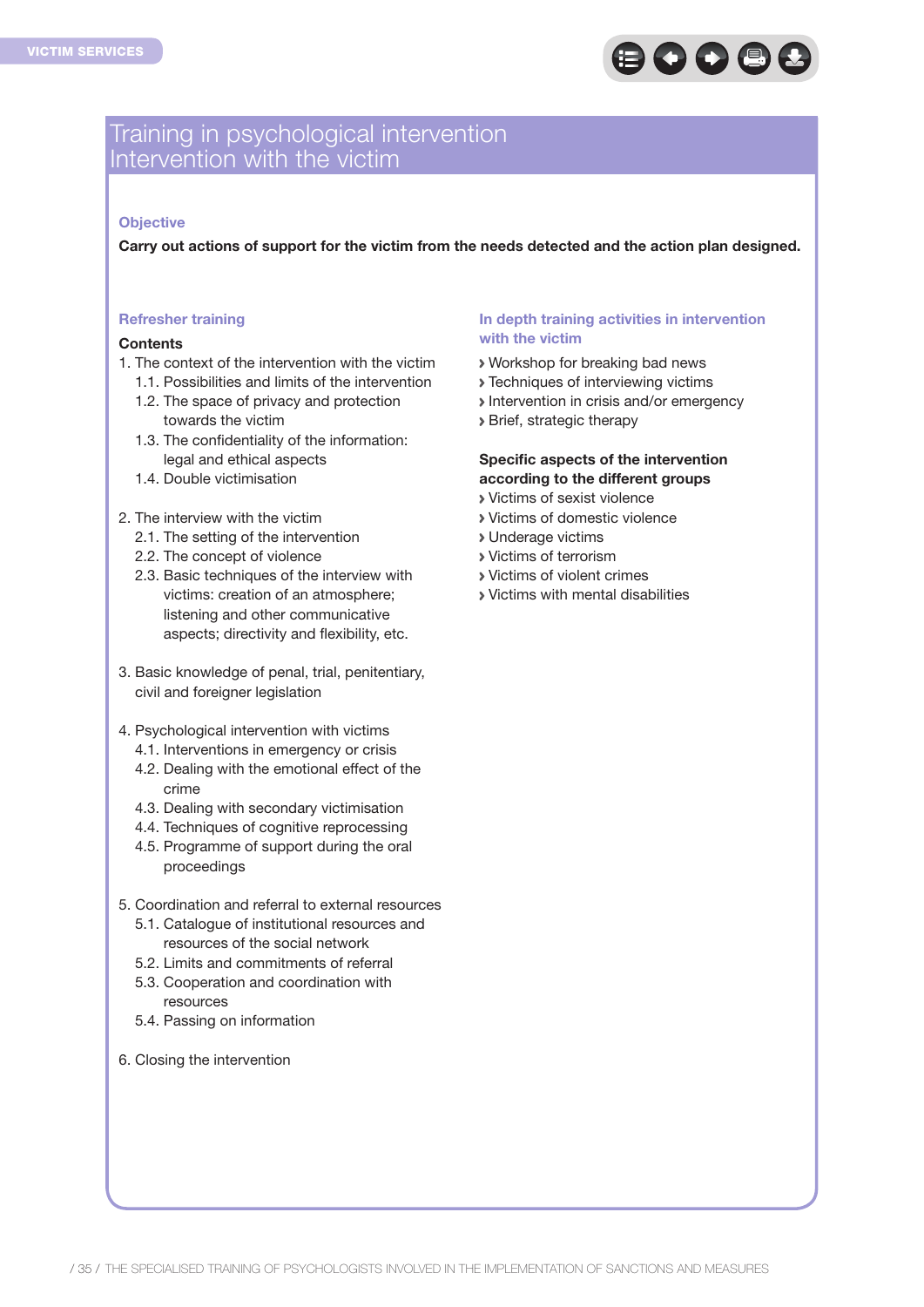

### Training in psychological intervention I. Individual intervention

#### **Objective**

**Carry out individual psychological interventions, guiding them to the established objectives, using motivation strategies and the instruments and techniques of the profession.**

#### **Refresher training**

#### **Contents**

- 1. Individual intervention
	- 1.1. The framework of the intervention: the role of the psychologist, the therapeutic relation, professional distance
	- 1.2. Limits of the intervention and referral: professionals, networks and resources
	- 1.3. Modifications, replanning and termination of the intervention

#### 2. Individual intervention tools

- 2.1. The motivational interview
- 2.2. Techniques of intervention based on empirical evidence
- 2.3. Interventions in emergency or crisis

#### **In depth training activities in individual intervention**

- Ethical aspects of intervention
- > Intervention in open custody
- Intervention with inmates with mental health problems
- The psychological intervention within the social and family sphere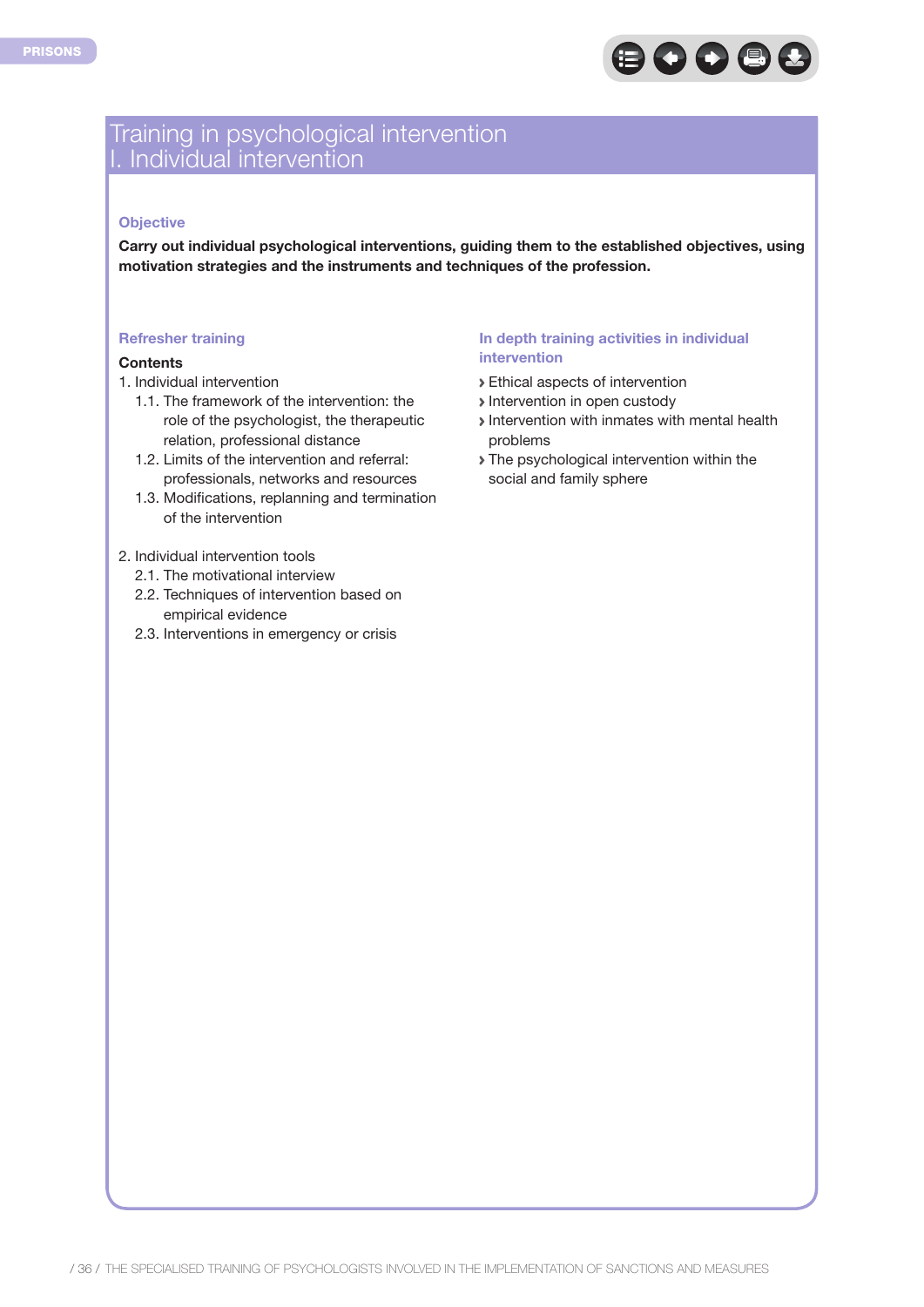

### Training in psychological intervention II. Group animation, rehabilitation programmes and curricular itineraries

#### **Objective**

**Carry out individual psychological interventions, guiding them to the established objectives, using motivation and animation strategies and the instruments and techniques of the profession.**

#### **Refresher training**

#### **Contents**

- 1. Intervention in groups
	- 1.1. The functioning of groups
	- 1.2. Techniques for managing and leading groups
	- 1.3. Techniques for handling distorting or boycotting roles
	- 1.4. Motivation and the involvement of the group in the planning and development of activities
- 2. Group cognitive and behavioural orientation programmes
	- 2.1. Theoretical model
	- 2.2. Methodology
	- 2.3. Assessment of results
- 3. Existing psychological intervention
	- programmes
	- 3.1. Organisational programmes
	- 3.2. Environmental intervention programmes
	- 3.3. General programmes
	- 3.4. Specialised programmes

#### **In depth training activities in group animation, rehabilitation programmes and curricular itineraries**

- Creativity in groups of users
- Participation, co-management and self-management of activities
- > The role of the psychologist in teams specialising in gender violence
- The role of the psychologist in teams specialising in general violence
- The role of the psychologist in teams specialising in sexual violence
- > The role of the psychologist in teams specialising in drug addiction
- Intervention in mental health units
- **Intervention in secure custody**
- Intervention in open custody, parole and permanent placements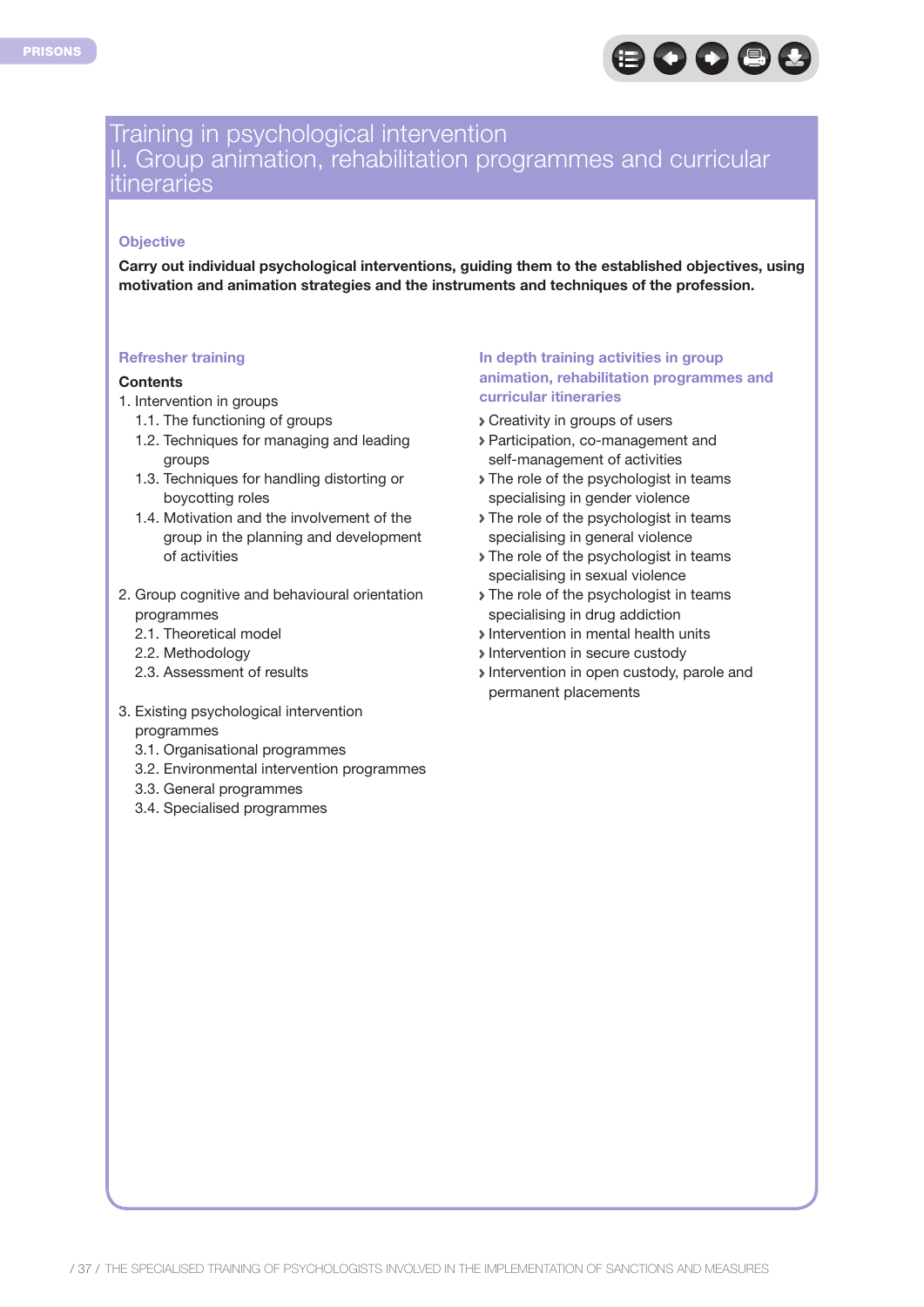

### Training in psychological intervention I. Individual intervention

#### **Objective**

**Carry out individual psychological interventions, guiding them to the established objectives, using motivation strategies and the instruments and techniques of the profession.**

#### **Refresher training**

#### **Contents**

- 1. Individual intervention
	- 1.1. The framework of the intervention: the role of the psychologist, the help relation, professional distance
	- 1.2. Limits of the intervention and referral: professionals, networks and resources
	- 1.3. Modifications, replanning and termination of the intervention

#### 2. Individual intervention tools

- 2.1. The motivational interview and other kinds of interview
- 2.2. Techniques of intervention based on empirical evidence
- 2.3. Interventions in emergency or crisis

#### **In depth training activities in individual intervention**

- Ethical aspects of intervention with minors
- Individual therapeutic intervention
- > The intervention of the psychologist in the social and family context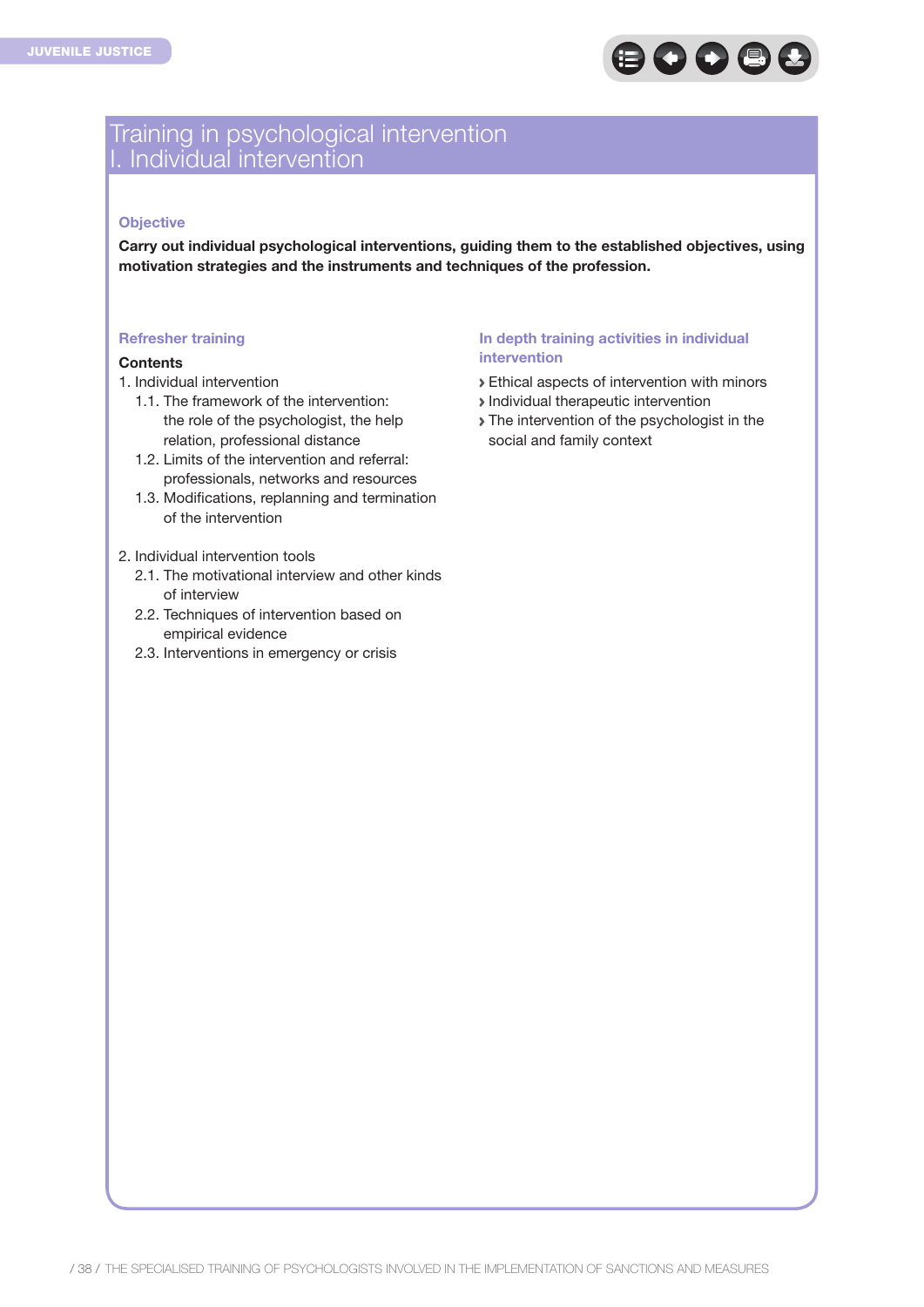

### Training in psychological intervention II. Group animation and group action

#### **Objective**

**Carry out group psychological interventions, guiding them to the established objectives, using motivation strategies and the instruments and techniques of the profession.**

#### **Refresher training**

#### **Contents**

- 1. Intervention in groups
	- 1.1. The functioning of groups
	- 1.2. Techniques for managing and leading groups
	- 1.3. Techniques for handling distorting or boycotting roles
	- 1.4. Assessment of results
- 2. Motivation and the involvement of the group in the planning and development of activities
- 3. The main framework group programmes and their implementation. The role of the psychologist

#### **In depth training activities in group animation and group action**

- Pyschosocial skills programmes
- Programmes for dealing with violent crimes
- Animation of difficult or demotivated groups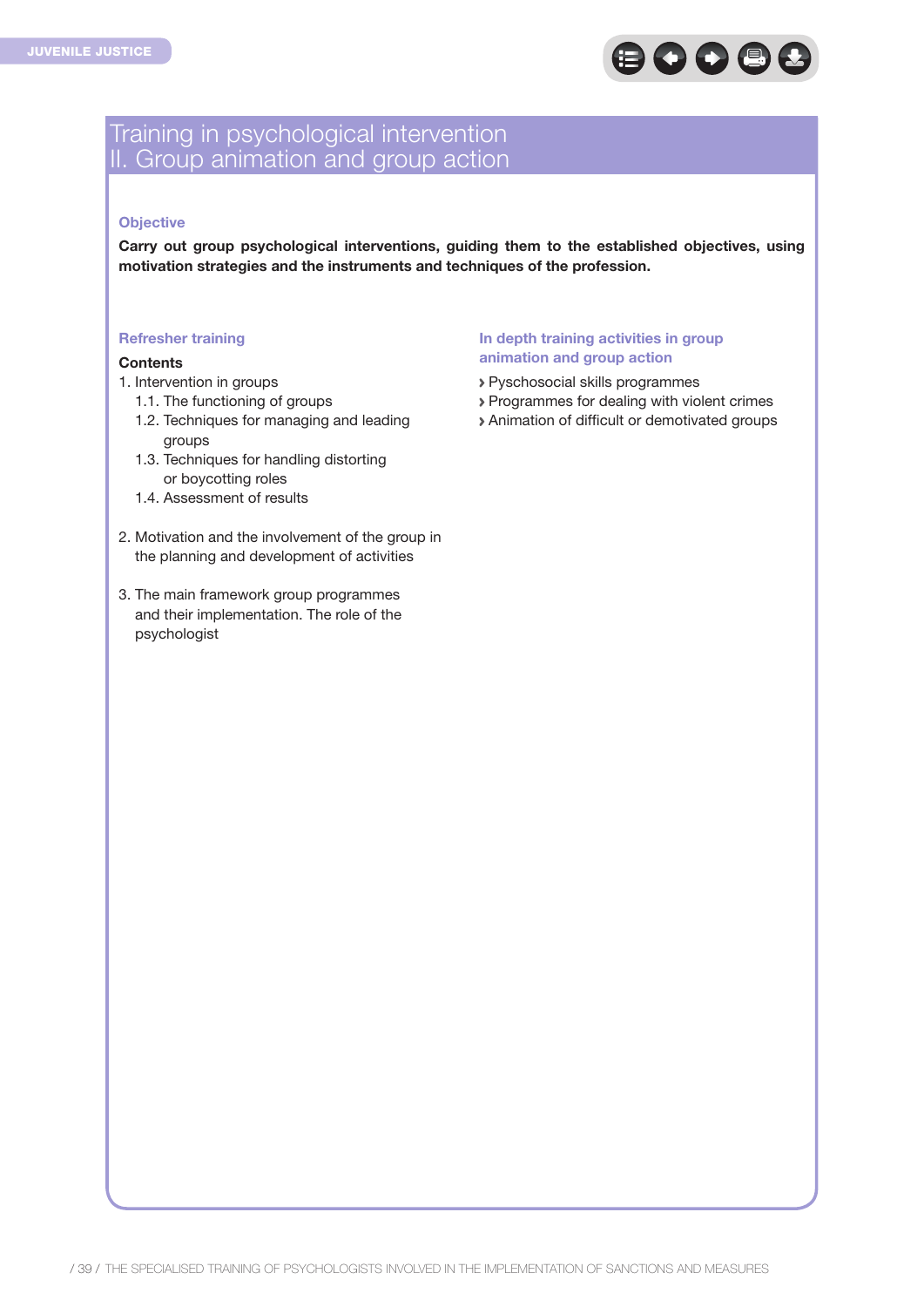

### Training in psychological intervention Forensic psychological intervention in oral proceedings

#### **Objective**

**Explain forensic psychological assessment in oral proceedings clearly and coherently.**

#### **Refresher training**

#### **Contents**

- 1. Preparation of the oral presentation of the case
- 2. Knowledge of the mechanics of the trial
- 3. Review of files, statements and proofs
- 4. Preparation of the case
- 5. Rights and responsibilities inherent to the expert's task

#### **In depth training activities in forensic psychological intervention in oral proceedings**

- Management of the questioning of the task in oral proceedings
- Management of the pressures of the parties involved in the judicial procedure
- Handling and arguing strategies in the adversary expert's report